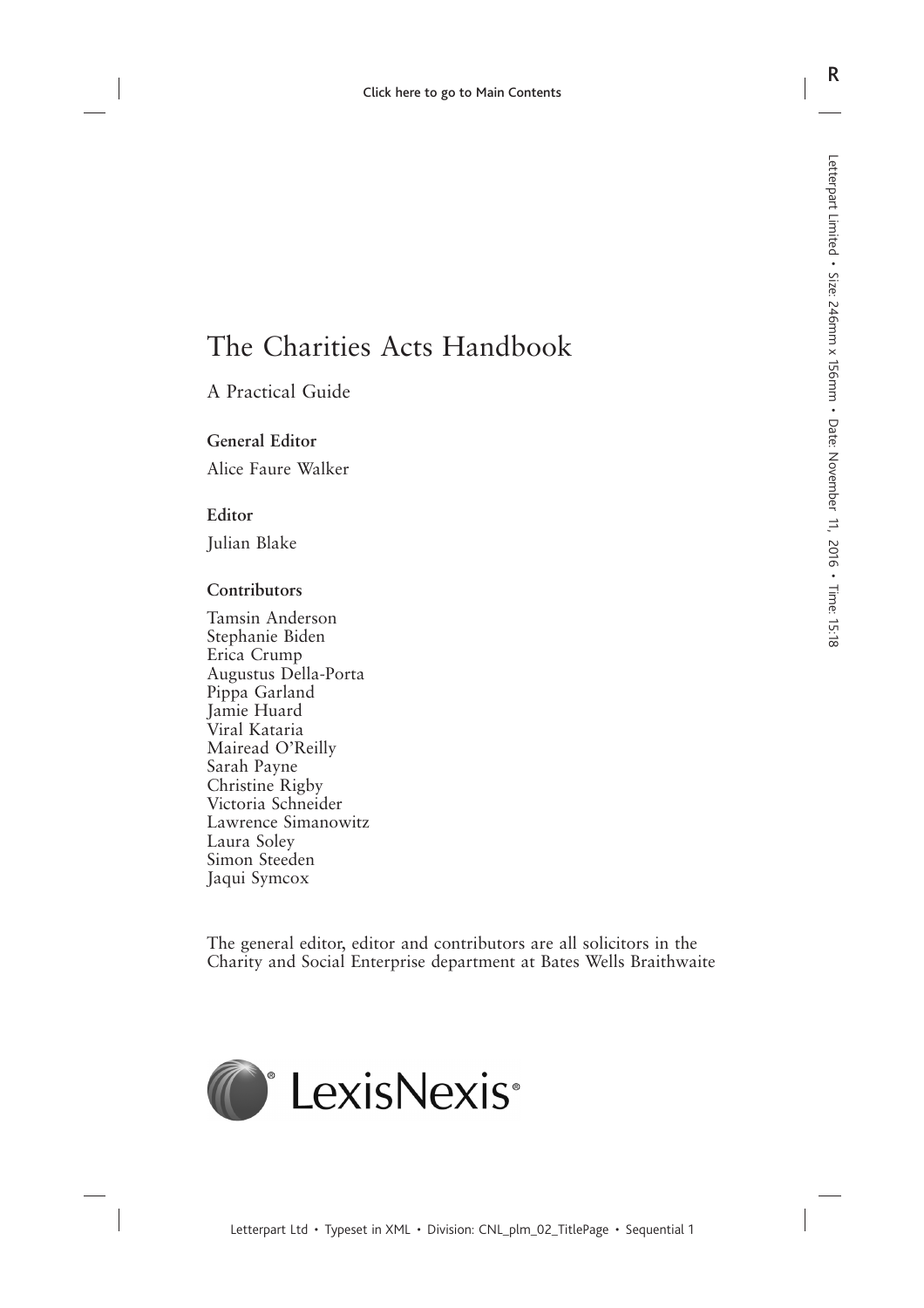Published by LexisNexis

LexisNexis Regus Terrace Floor Castlemead Lower Castle Street Bristol BS1 3AG

Whilst the publishers and the author have taken every care in preparing the material included in this work, any statements made as to the legal or other implications of particular transactions are made in good faith purely for general guidance and cannot be regarded as a substitute for professional advice. Consequently, no liability can be accepted for loss or expense incurred as a result of relying in particular circumstances on statements made in this work.

© RELX (UK) Limited, trading as LexisNexis 2016

All rights reserved. No part of this publication may be reproduced, stored in a retrieval system, or transmitted in any way or by any means, including photocopying or recording, without the written permission of the copyright holder, application for which should be addressed to the publisher.

Crown Copyright material is reproduced with kind permission of the Controller of Her Majesty's Stationery Office.

#### **British Library Cataloguing-in-Publication Data**

A catalogue record for this book is available from the British Library.

ISBN 978 1 84661 577 1

Typeset by Letterpart Limited, Caterham on the Hill, Surrey CR3 5XL

Printed in Great Britain by Hobbs the Printers Limited, Totton, Hampshire SO40 3WX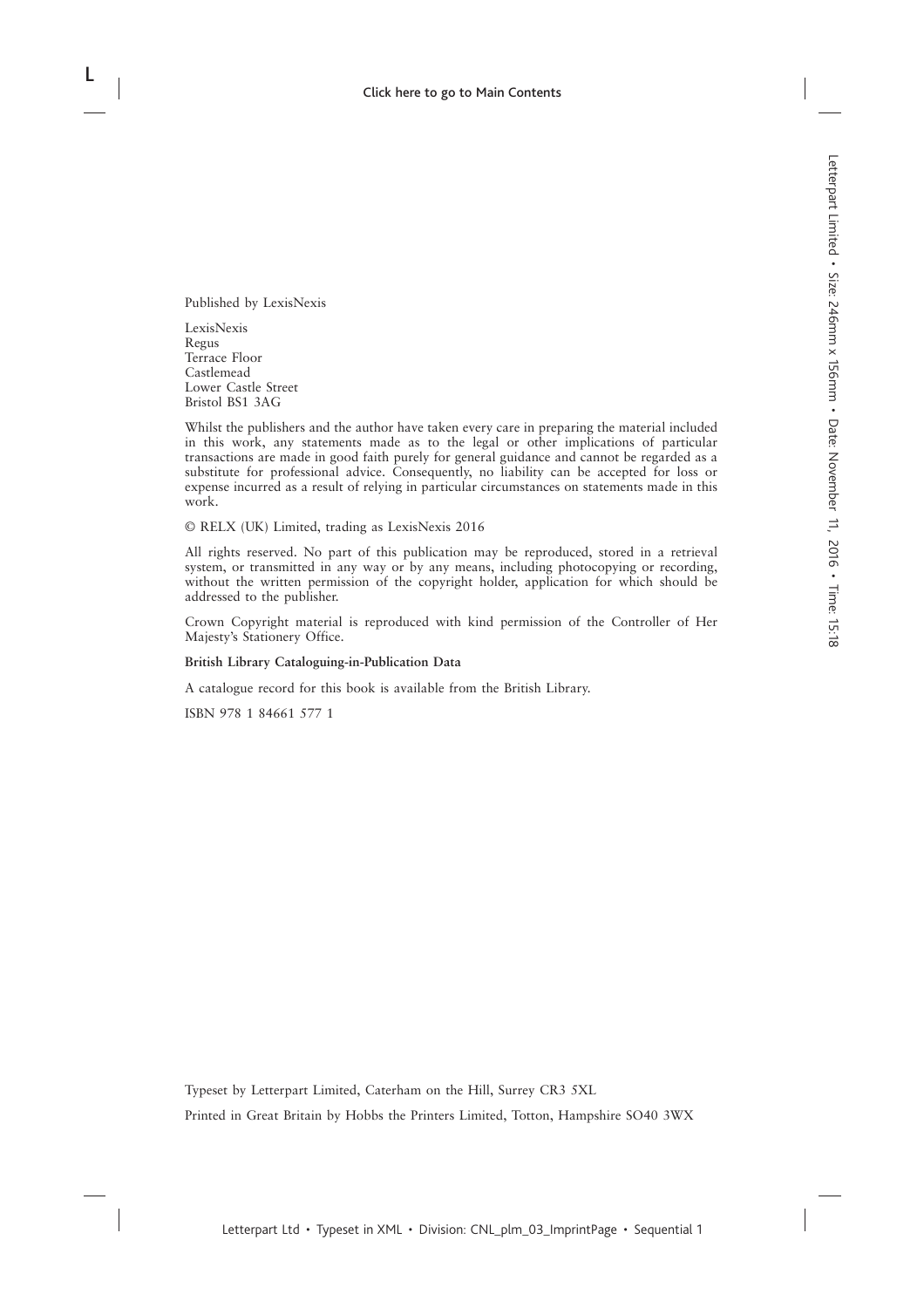## **CONTENTS**

| Preface                                                                                                     | V11            |
|-------------------------------------------------------------------------------------------------------------|----------------|
| Table of Abbreviations                                                                                      | ix             |
| Table of Cases                                                                                              | xxix           |
| Table of Statutes                                                                                           | xxxiii         |
| Table of Statutory Instruments                                                                              | xliii          |
| Chapter 1                                                                                                   |                |
| Introduction – Background to the Charities Acts                                                             | 1              |
| The Charities Act 2011                                                                                      | $\mathbf{1}$   |
| The Charities Act 2006                                                                                      | $\frac{2}{3}$  |
| Lord Hodgson's review and other developments                                                                |                |
| Charities (Protection and Social Investment) Act 2016                                                       | $\overline{3}$ |
| The Law Commission                                                                                          | $\overline{4}$ |
| What next?                                                                                                  | 5              |
| Chapter 2                                                                                                   |                |
| The Charity Commission                                                                                      | 7              |
| Introduction                                                                                                | $\overline{7}$ |
| How is the Commission constituted?                                                                          | $\,$ $\,$      |
| What is the role of the Commission?                                                                         | $\mathfrak{g}$ |
| Objectives                                                                                                  | 9              |
| General functions                                                                                           | 10             |
| General duties                                                                                              | 12             |
| The Commission's independence and accountability                                                            | 13             |
| The Commission's status                                                                                     | 13             |
| Accountability                                                                                              | 14             |
| The Commission's resources                                                                                  | 15             |
| Chapter 3                                                                                                   |                |
| <b>Charitable Purposes and Public Benefit</b>                                                               | 17             |
| Introduction                                                                                                | 17             |
| Charity definition before the 2006 Act                                                                      | 17             |
| Overview of the charity definition in the 2011 Act                                                          | 18             |
| Scotland and Northern Ireland                                                                               | 18             |
| Definition of charity for tax purposes                                                                      | 19<br>19       |
| Charitable purposes                                                                                         | 20             |
| The prevention or relief of poverty: $s \frac{3(1)}{a}$<br>The advancement of education: $s \frac{3(1)}{b}$ | 20             |
|                                                                                                             |                |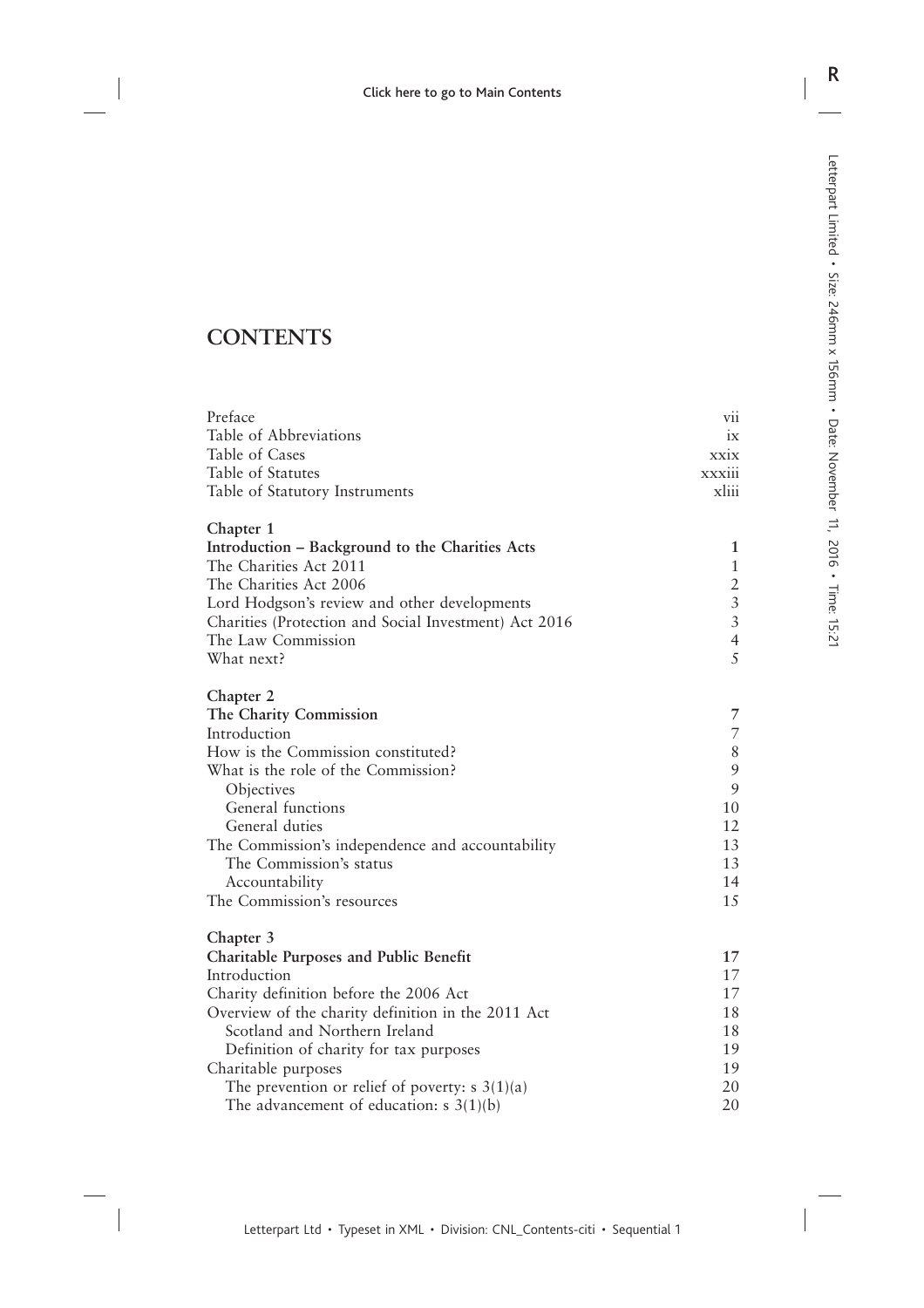| The advancement of religion: $s \ 3(1)(c)$                               | 21 |
|--------------------------------------------------------------------------|----|
| The advancement of health or the saving of lives: $s \, 3(1)(d)$         | 23 |
| The advancement of citizenship or community                              |    |
| development: s 3(1)(e)                                                   | 23 |
| The advancement of the arts, culture, heritage or science: $s \ 3(1)(f)$ | 24 |
| The advancement of amateur sport: s $3(1)(g)$                            | 25 |
| 'Sport'                                                                  | 25 |
| 'Amateur'                                                                | 26 |
| General                                                                  | 26 |
| Community amateur sports clubs                                           | 26 |
| The advancement of human rights, conflict resolution or                  |    |
| reconciliation or the promotion of religious or racial harmony           |    |
| or equality and diversity: $s \ 3(1)(h)$                                 | 27 |
| The advancement of environmental protection or                           |    |
| improvement: $s \frac{3(1)}{i}$                                          | 27 |
| The relief of those in need by reason of youth, age, ill-health,         |    |
| disability, financial hardship or other disadvantage: $s \frac{3(1)}{j}$ | 28 |
| The advancement of animal welfare: $s \frac{3(1)}{k}$                    | 28 |
| The promotion of the efficiency of the armed forces of the Crown,        |    |
| or of the efficiency of the police, fire and rescue services or          |    |
| ambulance services: $s \frac{3(1)(1)}{2}$                                | 29 |
| Any other purposes within $s \ 3(1)(m)$                                  | 29 |
| Recreational Charities Act 1958                                          | 30 |
| Existing charitable trusts                                               | 30 |
| The relationship between the list of charitable purposes and a           |    |
| charity's objects                                                        | 30 |
| Future amendments to the list of charitable purposes                     | 30 |
| Exclusively charitable purposes                                          | 31 |
| Public benefit                                                           | 32 |
| Guidance as to the operation of the public benefit requirement           | 35 |
| General                                                                  | 35 |
| Duties of charity trustees                                               | 36 |
| Substance of the guidance                                                | 37 |
| Public benefit: the public benefit requirement (PB1)                     | 37 |
| Public benefit: running a charity (PB2)                                  | 39 |
| Public benefit: reporting (PB3)                                          | 39 |
| Public benefit and relief of poverty charities                           | 40 |
| Public benefit and religious organisations                               | 40 |
| A statutory definition of public benefit?                                | 41 |
| Chapter 4                                                                |    |
| Registration                                                             | 43 |
| Introduction                                                             | 43 |

| mundu                                         | $\overline{\phantom{0}}$ |
|-----------------------------------------------|--------------------------|
| The register of charities                     | 43                       |
| Access to information on registered charities | 44                       |
| Registration number                           | 45                       |
| The requirement to register                   | 45                       |
| Small charities                               | 45                       |
|                                               |                          |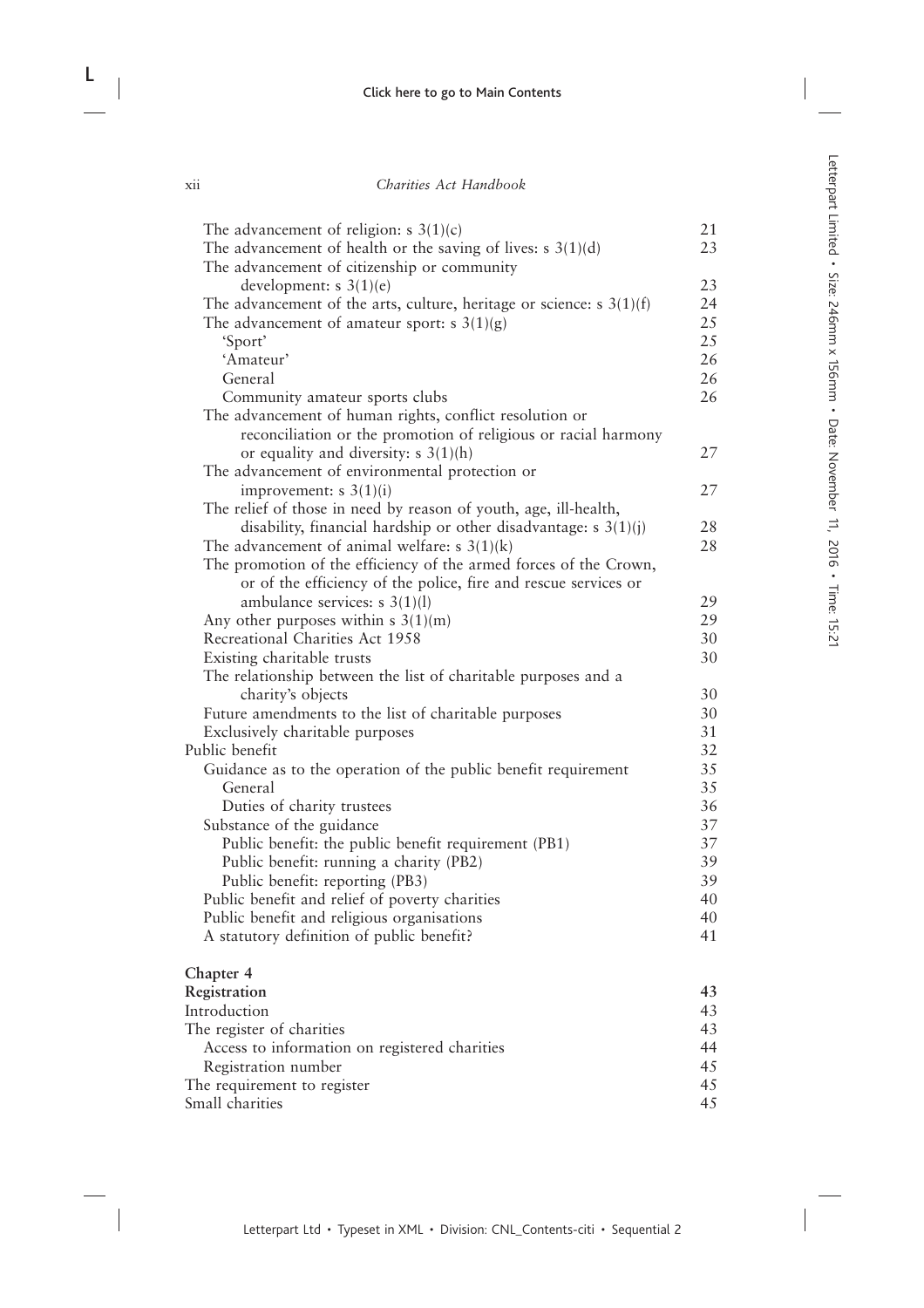| Excepted charities                                                  | 47 |
|---------------------------------------------------------------------|----|
| Introduction                                                        | 47 |
| Which charities are excepted?                                       | 47 |
| Registration of excepted charities                                  | 48 |
| Charitable incorporated organisations                               | 49 |
| Voluntary registration                                              | 50 |
| How to register with the Commission                                 | 51 |
| Eligibility                                                         | 51 |
| Application for registration                                        | 52 |
| Challenging a registration decision                                 | 52 |
| Registration with HMRC                                              | 53 |
| Charging for registration                                           | 53 |
| The implications of registration                                    | 54 |
| Obligations following registration                                  | 54 |
| Disclosure                                                          | 54 |
| Other implications of registration                                  | 55 |
| Removal from the register                                           | 56 |
| General                                                             | 56 |
| Application for removal                                             | 57 |
| Application to the Commission                                       | 57 |
| Application to the Tribunal                                         | 57 |
| Grounds for removal by the Commission                               | 58 |
| Charity has ceased to exist or does not operate                     | 58 |
| Institution no longer considered to be a charity                    | 59 |
|                                                                     |    |
| Chapter 5<br><b>Exempt Charities</b>                                | 61 |
| Introduction                                                        | 61 |
| Which charities are exempt?                                         | 62 |
| The legislation                                                     | 62 |
| Exempt charities with a principal regulator – charities that remain |    |
| exempt following the changes made in the 2006 Act                   | 62 |
| Charities that lost their exempt status in the 2006 Act             | 63 |
| Exempt charities whose status remains undecided                     | 63 |
| Power to change the list of exempt charities                        | 65 |
| Registration with the Commission – exempt and formerly exempt       |    |
| charities                                                           | 65 |
| Regulation of exempt charities                                      | 66 |
| General                                                             | 66 |
| Principal regulators                                                | 66 |
| Charity Commission jurisdiction over exempt charities - charities   |    |
| with a principal regulator                                          | 68 |
| Change of name                                                      | 68 |
| Inquiry and information powers                                      | 68 |
| Failed charity appeals                                              | 69 |
| Schemes, change of trustees and vesting of property                 | 69 |
| Direct application of charity property                              | 69 |
| Authorise action and give advice                                    | 69 |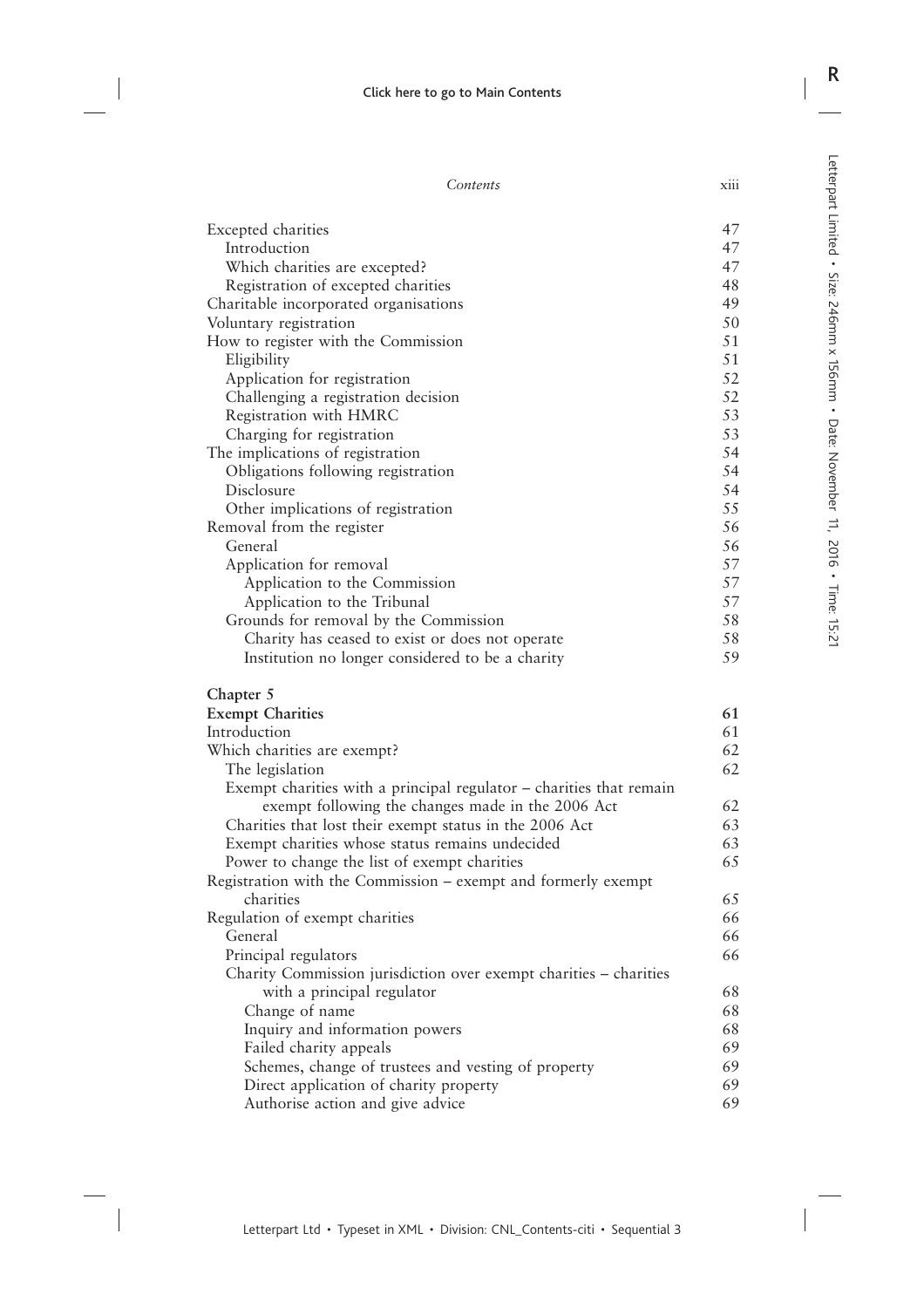| Charity trustees                                                   | 69       |
|--------------------------------------------------------------------|----------|
| Regulated alterations                                              | 70       |
| Determining membership                                             | 70       |
| Miscellaneous                                                      | 70       |
| Charity Commission jurisdiction over exempt charities whose status |          |
| remains undecided                                                  | 71       |
| Other charity law provisions affecting exempt charities            | 71       |
| Disclosure of information to and by principal regulators           | 72       |
| The future                                                         | 72       |
| Further guidance                                                   | 73       |
| Chapter 6                                                          |          |
| <b>Charity Names</b>                                               | 75       |
| Introduction                                                       | 75       |
| Restrictions on charity names                                      | 75       |
| The 2011 Act                                                       | 75       |
| Charitable companies                                               | 76       |
| Other restrictions                                                 | 77       |
| The Commission's powers over charity names                         | 77       |
| Which charities does the power apply to?                           | 78       |
| Reasons for requiring a change                                     | 78       |
| Time limits                                                        | 79       |
| The direction                                                      | 80       |
| The resolution                                                     | 80       |
| Checklist for charities directed to change their name              | 81       |
| Charitable incorporated organisations                              | 81       |
| Procedure – voluntary name changes                                 | 82       |
| Chapter 7                                                          |          |
| <b>Remuneration of Charity Trustees</b>                            | 83       |
| Introduction                                                       | 83       |
| The statutory power to remunerate trustees                         | 84       |
| When does the statutory power apply?                               | 84       |
| How does a charity comply with s 185?                              | 85       |
| Condition A – written agreement                                    | 85       |
| Condition $B$ – best interests of the charity                      | 85       |
| Condition C – minority of trustees to benefit                      | 86       |
| Condition $D$ – no prohibition                                     | 86       |
| Managing conflicts of interest                                     | 87       |
| Exceptions                                                         | 88       |
| Charitable companies<br>Other trustee benefits                     | 88<br>89 |
| Powers in the constitution                                         | 89       |
| Consent from the Commission                                        | 89       |
|                                                                    | 90       |
| <b>Expenses</b><br>Scotland                                        | 90       |
|                                                                    | 90       |
| Transparency and accounting                                        |          |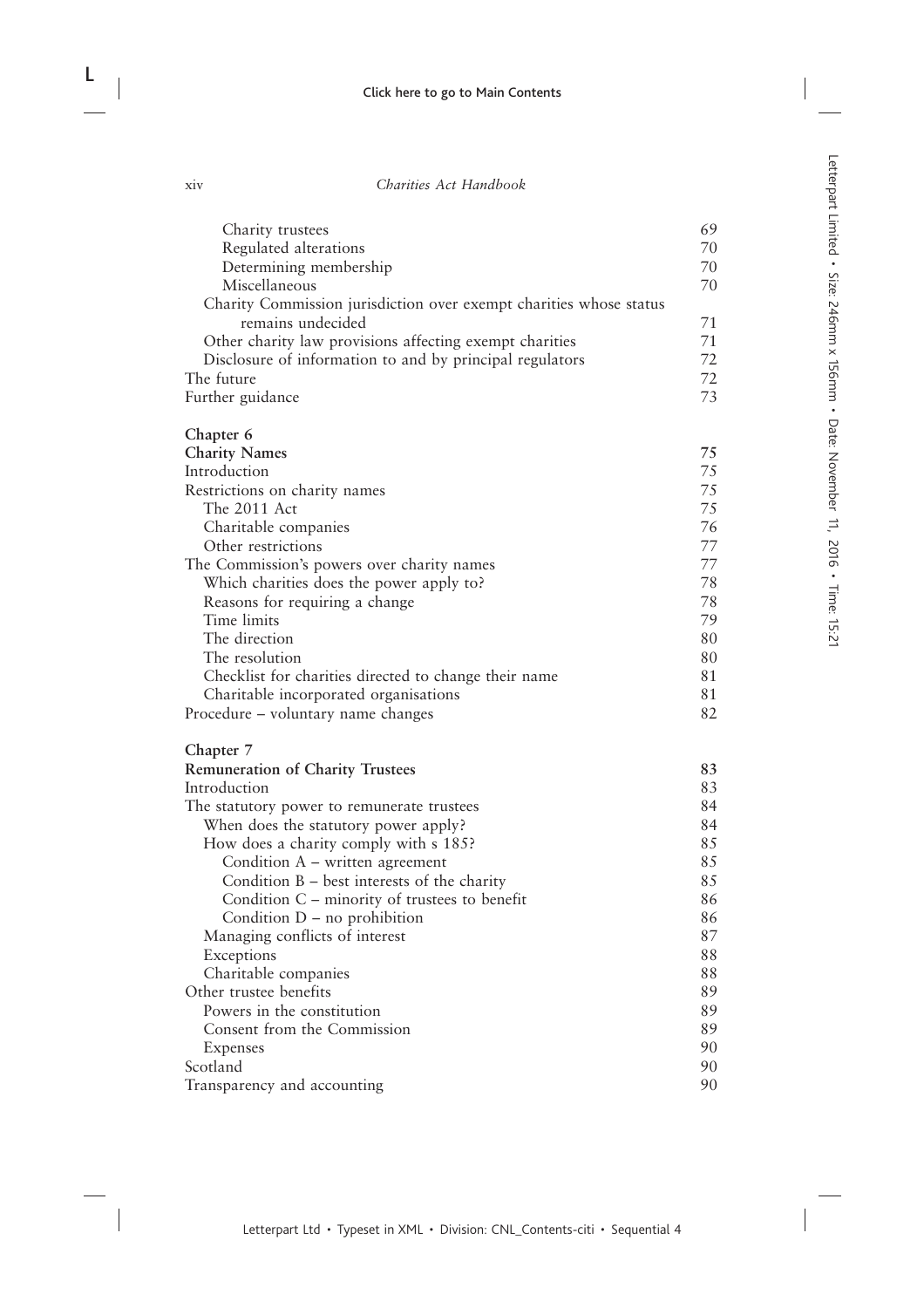| Trustee indemnity insurance                                           | 90  |
|-----------------------------------------------------------------------|-----|
| What type of insurance does the statutory power apply to?             | 90  |
| What must the charity do to comply with s 189?                        | 91  |
| Future reform?                                                        | 91  |
| Relief of liability                                                   | 91  |
| Payment of trustees for serving on the board                          | 91  |
| Chapter 8                                                             |     |
| <b>Land Transactions</b>                                              | 93  |
| Overview                                                              | 93  |
| Disposals                                                             | 94  |
| Disposals not requiring substantive compliance with the 2011 Act      | 95  |
| Disposals requiring substantive compliance with the 2011 Act          | 96  |
| Obtaining proper advice and a report (ss 119-120)                     | 96  |
| Charity Commission order (s 117)                                      | 97  |
| Disposal of functional land under s $121(1)$ –(3)                     | 98  |
| Mortgages                                                             | 98  |
| Methods of compliance                                                 | 99  |
| Identity of adviser                                                   | 99  |
| What must the advice cover?                                           | 99  |
| Types of charge                                                       | 100 |
| Supplementary provisions relating to disposals and mortgages: ss 122, |     |
| 123, 125 and 126 of the 2011 Act                                      | 100 |
| Statements to go in disposal documents                                | 101 |
| Statements to go in charge documents                                  | 101 |
| Certificates required in documents                                    | 101 |
| Protection given by the certificates                                  | 102 |
| Authority to execute documents – s 333 of the 2011 Act                | 102 |
| Charity mergers                                                       | 103 |
| Charitable Incorporated Organisations                                 | 104 |
| Stamp Duty Land Tax                                                   | 104 |
| Rentcharges                                                           | 104 |
| Chapter 9                                                             |     |
| Powers of the Charity Commission to Protect and Assist                | 107 |
| Introduction                                                          | 107 |
| The Commission's focus                                                | 107 |
| Reform                                                                | 108 |
| General powers and duties                                             | 108 |
| Exempt charities                                                      | 109 |
| Regulatory action - an overview                                       | 109 |
| Information powers                                                    | 111 |
| Official warnings                                                     | 113 |
| Notice                                                                | 114 |

- Notice 114
	- Issue and publication 114<br>Withdrawal and amendments 115 Withdrawal and amendments 115<br>Sanctions 115 Sanctions 115<br>Concerns 115
	- Concerns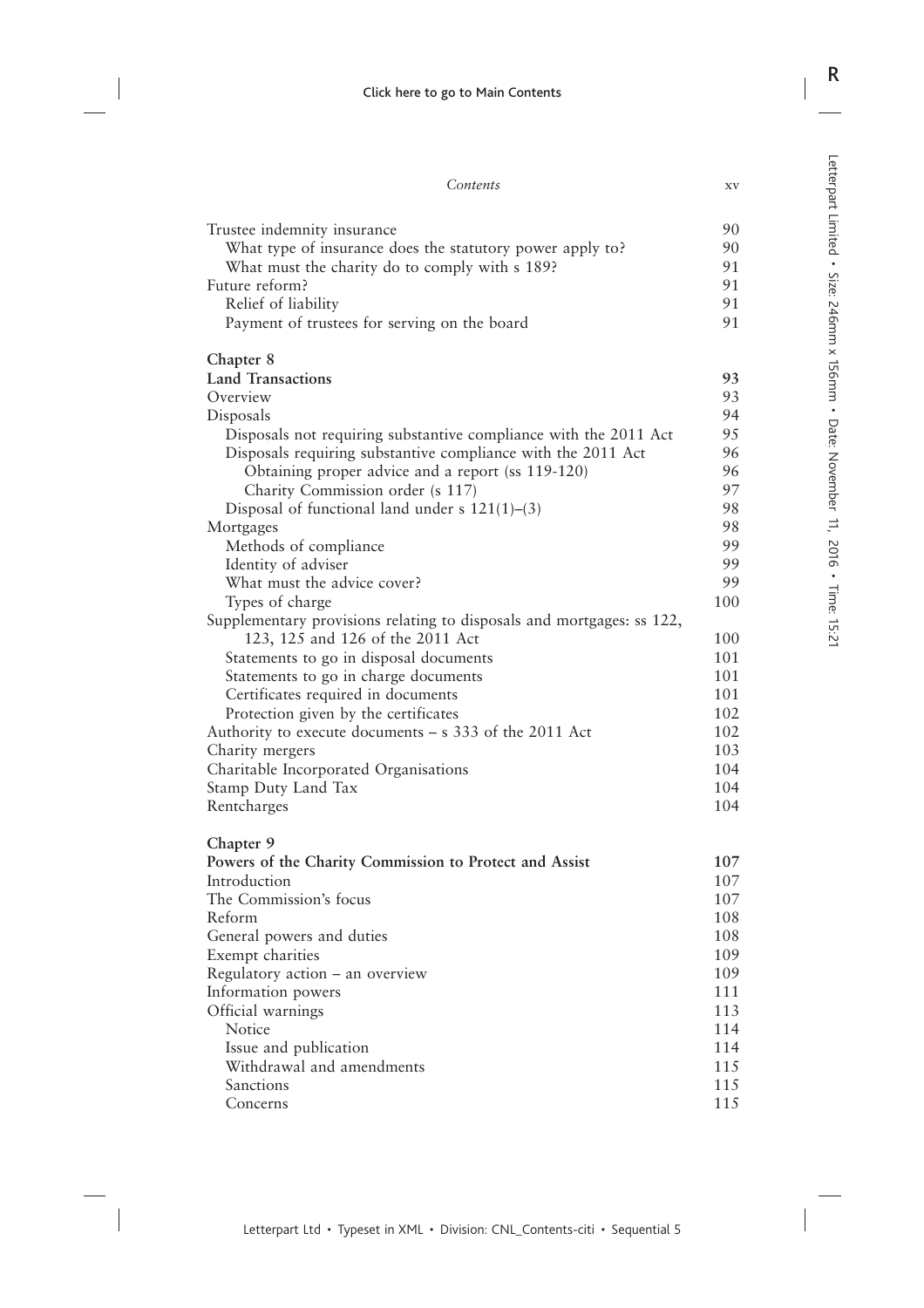| Section 46 inquiries                                               | 116 |
|--------------------------------------------------------------------|-----|
| The scope of the power to institute an inquiry                     | 116 |
| Instituting an inquiry                                             | 117 |
| Notice                                                             | 118 |
| The inquiry process                                                | 119 |
| The inquiry report                                                 | 119 |
| Confidentiality                                                    | 120 |
| Powers exercisable in the course of a section 46 inquiry           | 120 |
| Entering premises and seizing documents                            | 120 |
| Temporary protective powers                                        | 122 |
| Interim manager                                                    | 125 |
| Permanent remedial powers                                          | 126 |
| Scheme for the administration of the charity                       | 126 |
| Removal of a trustee, officer, agent or employee                   | 127 |
| Suspension of membership                                           | 128 |
| Direction to take action expedient in the interests of the charity | 129 |
| Directions that specified action not be taken                      | 130 |
| Power to direct winding up                                         | 131 |
| Powers independent of s 46 inquiries                               | 132 |
| Concurrent jurisdiction with the High Court to deal with trustees, |     |
| employees and charity property                                     | 132 |
| Appointment and removal of trustees                                | 133 |
| Removal of trustees                                                | 133 |
| Appointment of trustees                                            | 134 |
| Power to direct application of charity property                    | 134 |
| Notice                                                             | 135 |
| Advance notice of s 69 orders                                      | 136 |
| Advance notice of orders under s 79, 79A or 80                     | 136 |
| Advance notice of removal                                          | 136 |
| Advance public notice                                              | 136 |
| Notice $-$ and reasons $-$ after the event                         | 137 |
| Court proceedings                                                  | 137 |
| Charity proceedings                                                | 138 |
| Power to assist charities                                          | 139 |
| Sanctioning action by trustees                                     | 139 |
| Ex gratia payments                                                 | 140 |
| Formal advice                                                      | 142 |
| General advice                                                     | 142 |
| Power to determine membership                                      | 143 |
| Power to relieve from breach of trust                              | 143 |
| Dormant bank accounts, documents and solicitor's bills             | 144 |
| Disqualification of trustees                                       | 145 |
| Automatic disqualification of trustees                             | 145 |
| Offences                                                           | 145 |
| Other circumstances                                                | 146 |
| Waiver                                                             | 148 |
| Charity Commission power to disqualify trustees                    | 149 |
| Preconditions for a disqualification order                         | 149 |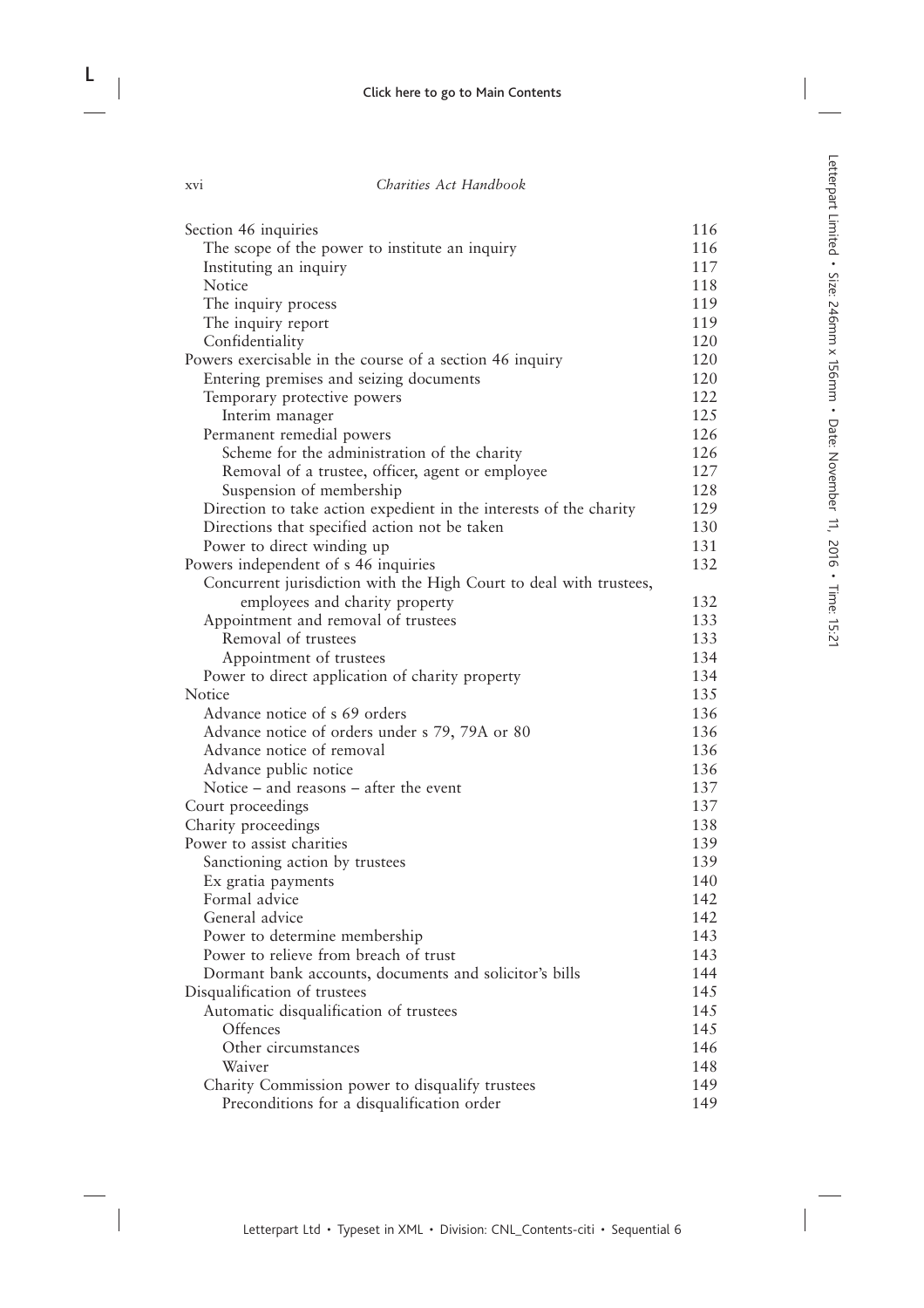| Notice and suspension                                        | 151 |
|--------------------------------------------------------------|-----|
| Making the order and appeals                                 | 151 |
| Duration                                                     | 152 |
| Variation and discharge                                      | 152 |
| Register                                                     | 152 |
| Implications of disqualification                             | 152 |
|                                                              | 153 |
| How the Commission exercises its powers                      |     |
| Chapter 10                                                   |     |
| Challenging the Charity Commission                           | 155 |
| Introduction                                                 | 155 |
| Complaints about maladministration                           | 155 |
| Internal procedures                                          | 155 |
| The Parliamentary and Health Service Ombudsman               | 157 |
| Challenging formal legal decisions                           | 158 |
| Internal procedures                                          | 158 |
| Relationship between decision review and applications to the |     |
| Charity Tribunal                                             | 158 |
| The Charity Tribunal                                         | 160 |
| Introduction                                                 | 160 |
| The First-tier and Upper Tribunals                           | 161 |
| The Tribunal's jurisdiction                                  | 162 |
| Gaps in the Tribunal's jurisdiction                          | 163 |
| Who may bring proceedings?                                   | 166 |
| How can the Tribunal deal with an application?               | 169 |
| References – general questions of law                        | 170 |
| Procedure in the Charity Tribunal                            | 171 |
| Making an application                                        | 172 |
| Time limits                                                  | 172 |
| Case management                                              | 175 |
| Appeals from decisions of the First-tier Tribunal            | 176 |
| The Upper Tribunal                                           | 176 |
| The Attorney General                                         | 177 |
| Costs in Tribunal proceedings                                | 178 |
| Compensation                                                 | 179 |
| Accessibility of the Tribunal                                | 179 |
| Conclusion                                                   | 181 |
| Chapter 11                                                   |     |
| <b>Charity Investments</b>                                   | 183 |
| Introduction                                                 | 183 |
| Charity powers and duties in relation to investment          | 183 |
| What powers do charity trustees have?                        | 183 |
| Powers of investment                                         | 184 |
| Investment managers                                          | 185 |
| Nominees and custodians                                      | 186 |
| What duties do charity trustees have?                        | 187 |
| Statutory duty of care                                       | 187 |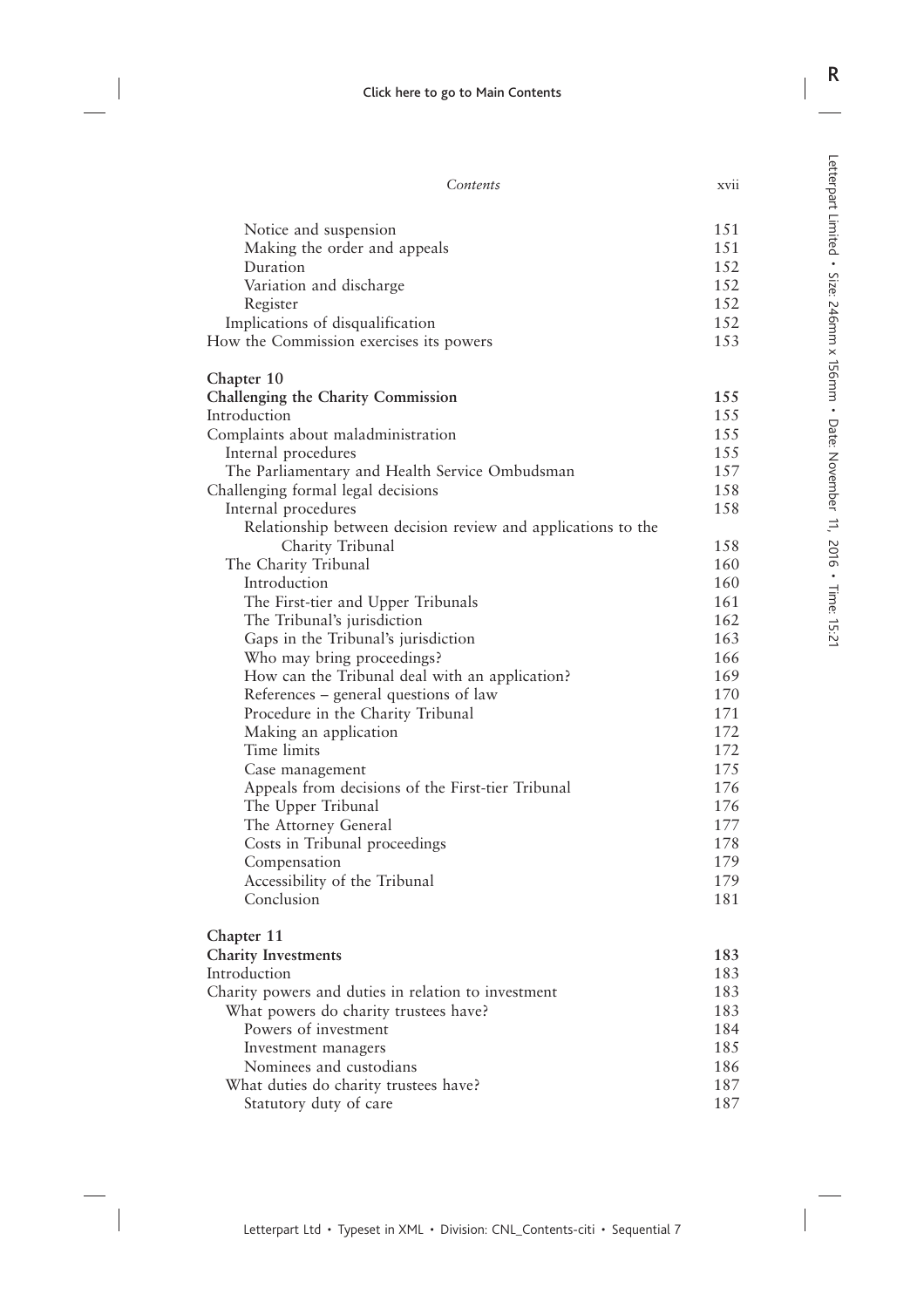| Standard investment criteria                                                    | 188        |
|---------------------------------------------------------------------------------|------------|
| Advice                                                                          | 189        |
| Review                                                                          | 189        |
| Tax considerations                                                              | 189        |
| The nature of investment                                                        | 190        |
| Ethical investment                                                              | 190        |
| Programme-related investment                                                    | 192        |
| Mixed-motive investment                                                         | 192        |
| Social investment                                                               | 192        |
| Common investment schemes and common deposit funds                              | 195        |
| Chapter 12                                                                      |            |
| <b>Permanent Endowment</b>                                                      | 197        |
| Introduction                                                                    | 197        |
| Investment permanent endowment                                                  | 197        |
| Functional permanent endowment                                                  | 197        |
| Identifying permanent endowment                                                 | 198        |
| Spending permanent endowment                                                    | 199        |
| Specific statutory powers                                                       | 199        |
| Small fund                                                                      | 201        |
| What is a small fund?                                                           | 201        |
| What must the trustees do?                                                      | 202        |
| Larger funds                                                                    | 202        |
| What is a larger fund?                                                          | 202        |
| What must the trustees do?                                                      | 203        |
| What can the Commission do?                                                     | 203        |
| Special trusts                                                                  | 205        |
| Expenditure and replacement of permanent endowment                              | 206        |
| Total return                                                                    | 207        |
| Preliminary considerations<br>The resolution                                    | 208<br>208 |
|                                                                                 | 208        |
| Valuation of the funds                                                          | 209        |
| The total return approach<br>Expenditure and replacement of the investment fund | 210        |
| Duties of the trustees                                                          | 210        |
| Reporting                                                                       | 210        |
| Pre-existing total return orders                                                | 211        |
| Revocation                                                                      | 211        |
| General                                                                         | 211        |
| Reform                                                                          | 211        |
| Chapter 13                                                                      |            |
| <b>Regulation of Charitable Companies</b>                                       | 213        |
| Overview                                                                        | 213        |
| Disclosure of charitable status                                                 | 213        |
| Amendments to Articles of Association                                           | 215        |
| Regulated alterations                                                           | 215        |
| Trustee benefit                                                                 | 216        |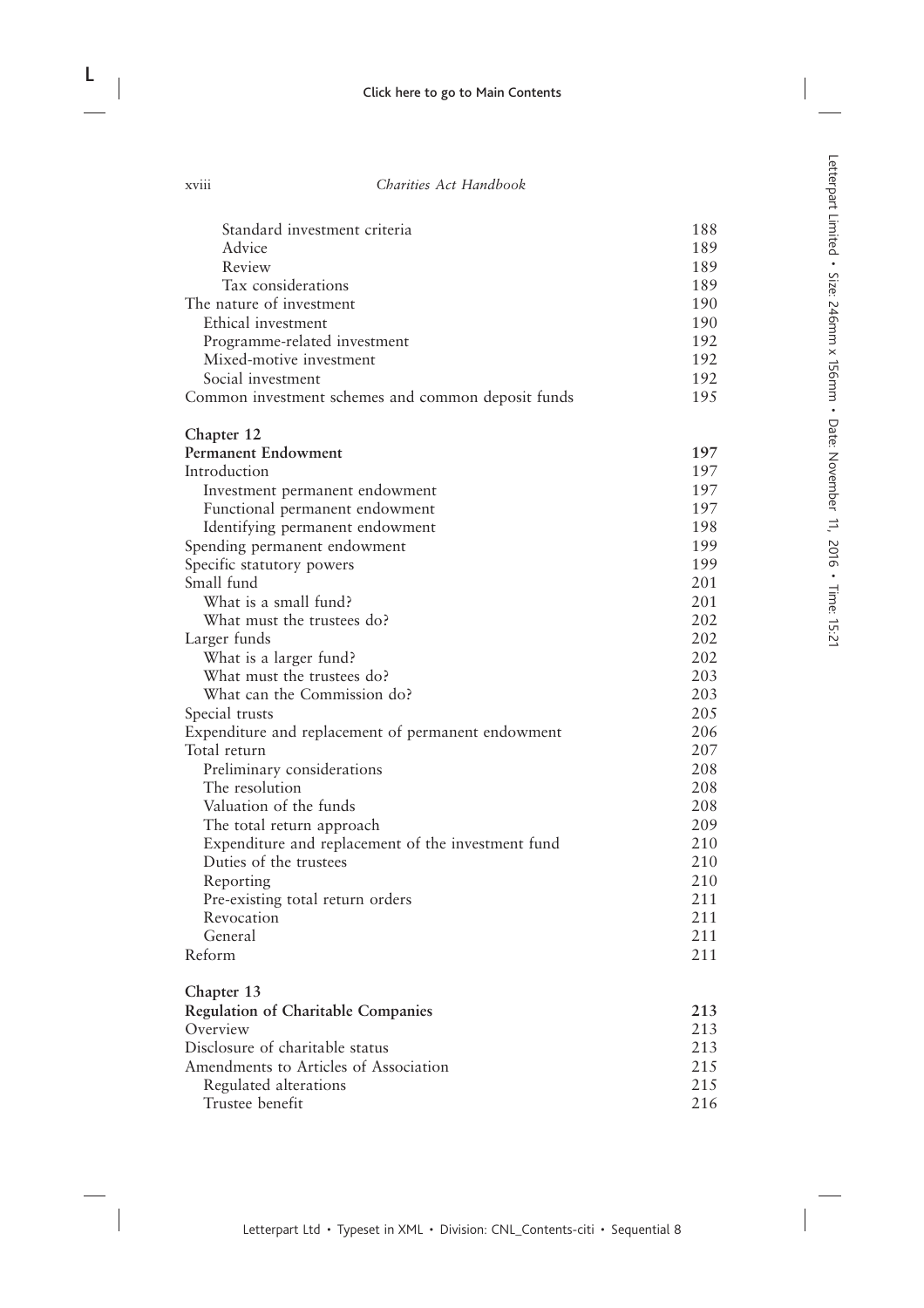| Contents | X1X |
|----------|-----|
|          |     |

| Non-substantive changes                                                     | 216        |
|-----------------------------------------------------------------------------|------------|
| Procedure                                                                   | 217        |
| Charity Commission consent to transactions                                  | 217<br>218 |
| Capacity<br>Duties of company directors and Commission's power to authorise |            |
| actions                                                                     | 219        |
| Winding up                                                                  | 219        |
| Auditors' duties                                                            | 219        |
| Chapter 14                                                                  |            |
| <b>Charitable Incorporated Organisations</b>                                | 221        |
| Introduction                                                                | 221        |
| Advantages and disadvantages of the CIO                                     | 222        |
| Advantages                                                                  | 222        |
| Disadvantages                                                               | 224        |
| Statutory framework                                                         | 225        |
| Key features of CIOs                                                        | 226        |
| The constitution                                                            | 227        |
| What must be in the constitution?                                           | 227<br>229 |
| Foundation vs association structure<br>Model constitutions                  | 230        |
| Registration of a CIO                                                       | 230        |
| Application for registration                                                | 231        |
| Implications of registration                                                | 231        |
| Charity trustees                                                            | 232        |
| Eligibility                                                                 | 232        |
| Trustee benefits and conflicts of interest                                  | 233        |
| Validity of trustee's acts                                                  | 235        |
| Members                                                                     | 236        |
| Running a CIO                                                               | 236        |
| Powers of the CIO                                                           | 236        |
| Exercise of powers by trustees                                              | 236        |
| Capacity                                                                    | 236        |
| Agents, nominees and custodians                                             | 237        |
| Trustees' decision-making                                                   | 237        |
| Notice of trustees' meetings                                                | 237        |
| Decisions without voting                                                    | 237        |
| Decisions outside meetings                                                  | 237        |
| Conflicts of interest                                                       | 238        |
| Record keeping                                                              | 238        |
| Members' decision-making                                                    | 238        |
| Members' rights to call a meeting                                           | 238        |
| Notice periods                                                              | 238        |
| Contents of the notice                                                      | 239        |
| Proxies and poll voting                                                     | 239        |
| Voting majorities                                                           | 239        |
| Postal voting                                                               | 239        |
| Class rights                                                                | 239        |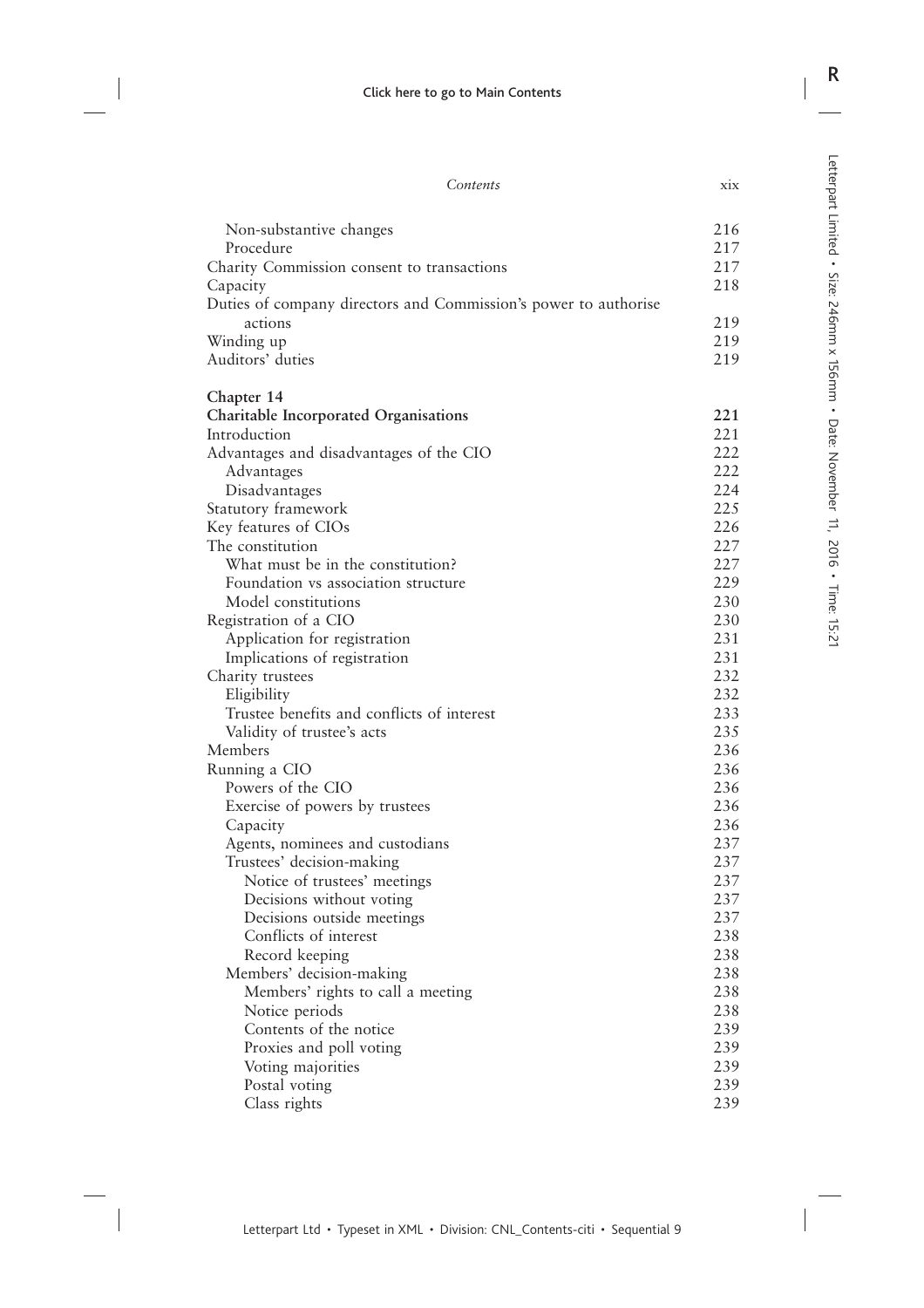| Conflicts of interest                                            | 240 |
|------------------------------------------------------------------|-----|
| Annual General Meeting                                           | 240 |
| Decisions without voting                                         | 240 |
| Charity Commission power to order a meeting                      | 240 |
| Decisions outside meetings                                       | 240 |
| Record keeping                                                   | 241 |
| Registers                                                        | 241 |
| Register of members                                              | 241 |
| Register of trustees                                             | 242 |
| Updating the registers                                           | 242 |
| Access to the registers                                          | 243 |
| Pending alterations                                              | 243 |
| Register of charges                                              | 243 |
| Communications                                                   | 244 |
| Communications to a CIO                                          | 245 |
|                                                                  | 245 |
| Communications by a CIO                                          |     |
| Making and executing contracts and deeds                         | 247 |
| Service of documents                                             | 248 |
| Disclosure                                                       | 248 |
| Accounting and reporting                                         | 249 |
| Amending the constitution                                        | 250 |
| Restrictions on amendment                                        | 250 |
| Registration of amendments                                       | 251 |
| Merger                                                           | 252 |
| Amalgamation of two or more CIOs into one new CIO                | 252 |
| Transfer of undertaking between CIOs                             | 254 |
| Comment                                                          | 255 |
| Winding up, insolvency and dissolution                           | 256 |
| Dissolution by the Commission                                    | 256 |
| Application by the CIO                                           | 256 |
| Dissolution without an application from the CIO                  | 258 |
| No longer operating                                              | 258 |
| No longer a charity                                              | 259 |
| Winding up of CIO                                                | 259 |
| Effect of dissolution                                            | 259 |
| Winding up and dissolution under the Insolvency Act 1986         | 260 |
| Fraudulent and wrongful trading                                  | 261 |
| Restoration to the register                                      | 261 |
| Comment                                                          | 262 |
| Conversion to a CIO                                              | 262 |
| Conversion from a charitable company or registered society       | 263 |
| Conversion from a community interest company                     | 265 |
| Conversion from other legal forms                                | 265 |
| Conversion from CIO status                                       | 265 |
| 'Incorporation' - transfer of undertaking from an unincorporated |     |
| charity to a CIO                                                 | 266 |
| Approving the transfer                                           | 266 |
| Effecting the transfer                                           | 267 |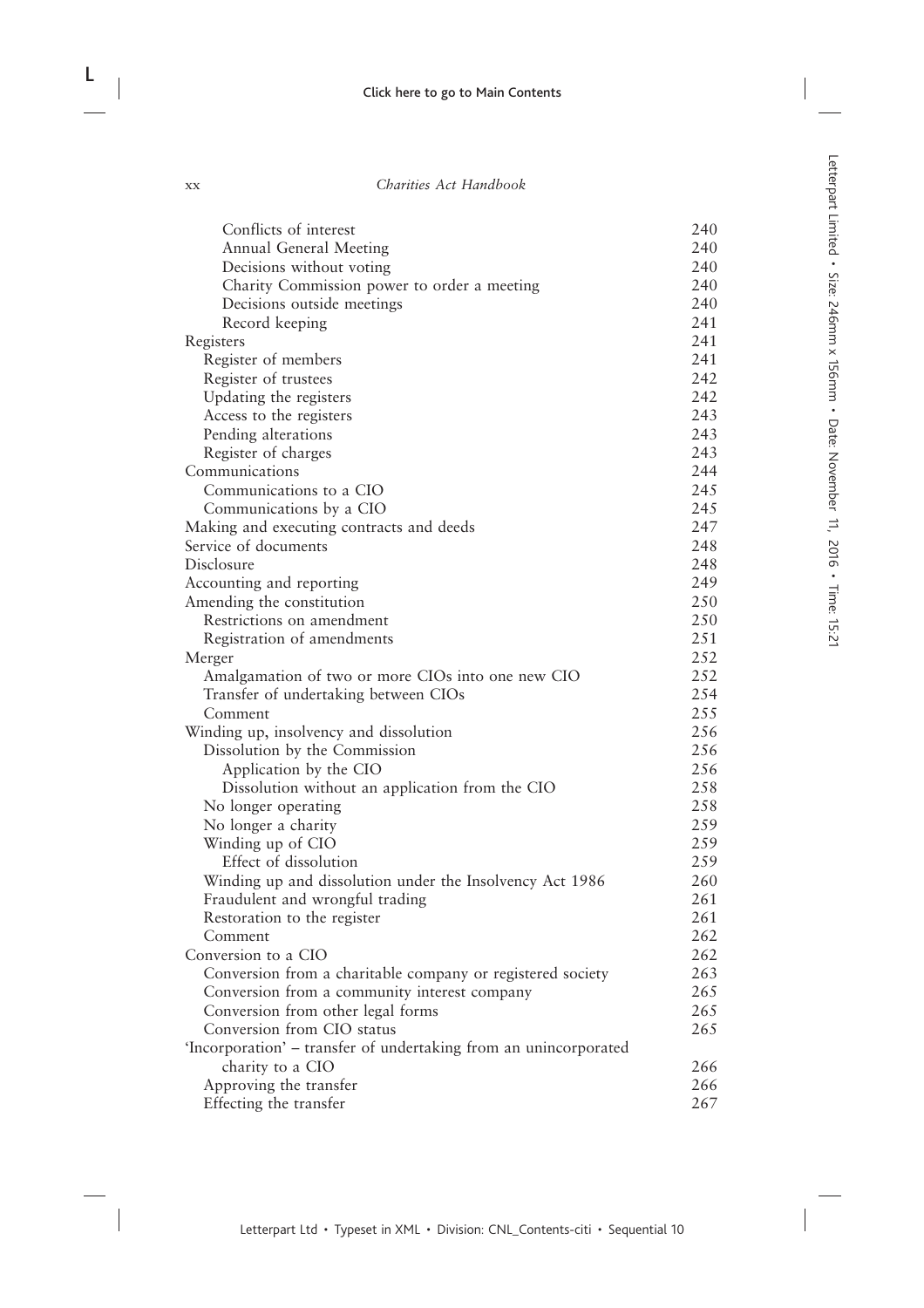| The future<br>268<br>Future reform<br>268<br>Chapter 15<br><b>Unincorporated Charities</b><br>271<br>271<br>272<br>Statutory powers for trustees of unincorporated charities<br>273<br>274<br>274<br>When does the power apply?<br>What must the trustees do?<br>275<br>When does the resolution take effect?<br>276<br>277<br>What happens once the resolution takes effect?<br>277<br>What about permanent endowment?<br>279<br>279<br>When does the power apply?<br>280<br>What must the trustees do?<br>When does the resolution take effect?<br>280<br>280<br>What happens once the resolution takes effect?<br>281<br>Incorporation of charity trustees<br>281<br>Trust corporations<br>Administration<br>282<br>Chapter 16<br>283<br>Mergers<br>283<br>284<br>What is a 'relevant charity merger'?<br>285<br>286<br>288<br>Other consequences of a vesting declaration<br>288<br>Register of mergers and mergers which are not 'relevant charity<br>290<br>mergers'<br>290<br>291<br>To register or not to register?<br>292<br>Liabilities – continuing exposure of trustees of the<br>292<br>transferring charity<br>292<br>Creditors of the transferring charity<br>293<br>Other provisions relevant to mergers<br>Schemes<br>295<br>What is a scheme?<br>295<br>296<br>296<br>Amendment of governing documents by scheme<br>296<br>Cy-près schemes<br>Has a cy-près occasion arisen?<br>297 | Contents                                                       | XX1 |
|-------------------------------------------------------------------------------------------------------------------------------------------------------------------------------------------------------------------------------------------------------------------------------------------------------------------------------------------------------------------------------------------------------------------------------------------------------------------------------------------------------------------------------------------------------------------------------------------------------------------------------------------------------------------------------------------------------------------------------------------------------------------------------------------------------------------------------------------------------------------------------------------------------------------------------------------------------------------------------------------------------------------------------------------------------------------------------------------------------------------------------------------------------------------------------------------------------------------------------------------------------------------------------------------------------------------------------------------------------------------------------------------------------|----------------------------------------------------------------|-----|
|                                                                                                                                                                                                                                                                                                                                                                                                                                                                                                                                                                                                                                                                                                                                                                                                                                                                                                                                                                                                                                                                                                                                                                                                                                                                                                                                                                                                       |                                                                |     |
|                                                                                                                                                                                                                                                                                                                                                                                                                                                                                                                                                                                                                                                                                                                                                                                                                                                                                                                                                                                                                                                                                                                                                                                                                                                                                                                                                                                                       |                                                                |     |
|                                                                                                                                                                                                                                                                                                                                                                                                                                                                                                                                                                                                                                                                                                                                                                                                                                                                                                                                                                                                                                                                                                                                                                                                                                                                                                                                                                                                       |                                                                |     |
|                                                                                                                                                                                                                                                                                                                                                                                                                                                                                                                                                                                                                                                                                                                                                                                                                                                                                                                                                                                                                                                                                                                                                                                                                                                                                                                                                                                                       |                                                                |     |
|                                                                                                                                                                                                                                                                                                                                                                                                                                                                                                                                                                                                                                                                                                                                                                                                                                                                                                                                                                                                                                                                                                                                                                                                                                                                                                                                                                                                       |                                                                |     |
|                                                                                                                                                                                                                                                                                                                                                                                                                                                                                                                                                                                                                                                                                                                                                                                                                                                                                                                                                                                                                                                                                                                                                                                                                                                                                                                                                                                                       | Introduction                                                   |     |
|                                                                                                                                                                                                                                                                                                                                                                                                                                                                                                                                                                                                                                                                                                                                                                                                                                                                                                                                                                                                                                                                                                                                                                                                                                                                                                                                                                                                       |                                                                |     |
|                                                                                                                                                                                                                                                                                                                                                                                                                                                                                                                                                                                                                                                                                                                                                                                                                                                                                                                                                                                                                                                                                                                                                                                                                                                                                                                                                                                                       | Power to modify a charity's powers or procedures               |     |
|                                                                                                                                                                                                                                                                                                                                                                                                                                                                                                                                                                                                                                                                                                                                                                                                                                                                                                                                                                                                                                                                                                                                                                                                                                                                                                                                                                                                       | Power to transfer property                                     |     |
|                                                                                                                                                                                                                                                                                                                                                                                                                                                                                                                                                                                                                                                                                                                                                                                                                                                                                                                                                                                                                                                                                                                                                                                                                                                                                                                                                                                                       |                                                                |     |
|                                                                                                                                                                                                                                                                                                                                                                                                                                                                                                                                                                                                                                                                                                                                                                                                                                                                                                                                                                                                                                                                                                                                                                                                                                                                                                                                                                                                       |                                                                |     |
|                                                                                                                                                                                                                                                                                                                                                                                                                                                                                                                                                                                                                                                                                                                                                                                                                                                                                                                                                                                                                                                                                                                                                                                                                                                                                                                                                                                                       |                                                                |     |
|                                                                                                                                                                                                                                                                                                                                                                                                                                                                                                                                                                                                                                                                                                                                                                                                                                                                                                                                                                                                                                                                                                                                                                                                                                                                                                                                                                                                       |                                                                |     |
|                                                                                                                                                                                                                                                                                                                                                                                                                                                                                                                                                                                                                                                                                                                                                                                                                                                                                                                                                                                                                                                                                                                                                                                                                                                                                                                                                                                                       |                                                                |     |
|                                                                                                                                                                                                                                                                                                                                                                                                                                                                                                                                                                                                                                                                                                                                                                                                                                                                                                                                                                                                                                                                                                                                                                                                                                                                                                                                                                                                       | Power to change a charity's purposes                           |     |
|                                                                                                                                                                                                                                                                                                                                                                                                                                                                                                                                                                                                                                                                                                                                                                                                                                                                                                                                                                                                                                                                                                                                                                                                                                                                                                                                                                                                       |                                                                |     |
|                                                                                                                                                                                                                                                                                                                                                                                                                                                                                                                                                                                                                                                                                                                                                                                                                                                                                                                                                                                                                                                                                                                                                                                                                                                                                                                                                                                                       |                                                                |     |
|                                                                                                                                                                                                                                                                                                                                                                                                                                                                                                                                                                                                                                                                                                                                                                                                                                                                                                                                                                                                                                                                                                                                                                                                                                                                                                                                                                                                       |                                                                |     |
|                                                                                                                                                                                                                                                                                                                                                                                                                                                                                                                                                                                                                                                                                                                                                                                                                                                                                                                                                                                                                                                                                                                                                                                                                                                                                                                                                                                                       |                                                                |     |
|                                                                                                                                                                                                                                                                                                                                                                                                                                                                                                                                                                                                                                                                                                                                                                                                                                                                                                                                                                                                                                                                                                                                                                                                                                                                                                                                                                                                       |                                                                |     |
|                                                                                                                                                                                                                                                                                                                                                                                                                                                                                                                                                                                                                                                                                                                                                                                                                                                                                                                                                                                                                                                                                                                                                                                                                                                                                                                                                                                                       |                                                                |     |
|                                                                                                                                                                                                                                                                                                                                                                                                                                                                                                                                                                                                                                                                                                                                                                                                                                                                                                                                                                                                                                                                                                                                                                                                                                                                                                                                                                                                       |                                                                |     |
|                                                                                                                                                                                                                                                                                                                                                                                                                                                                                                                                                                                                                                                                                                                                                                                                                                                                                                                                                                                                                                                                                                                                                                                                                                                                                                                                                                                                       |                                                                |     |
|                                                                                                                                                                                                                                                                                                                                                                                                                                                                                                                                                                                                                                                                                                                                                                                                                                                                                                                                                                                                                                                                                                                                                                                                                                                                                                                                                                                                       |                                                                |     |
|                                                                                                                                                                                                                                                                                                                                                                                                                                                                                                                                                                                                                                                                                                                                                                                                                                                                                                                                                                                                                                                                                                                                                                                                                                                                                                                                                                                                       | Overview                                                       |     |
|                                                                                                                                                                                                                                                                                                                                                                                                                                                                                                                                                                                                                                                                                                                                                                                                                                                                                                                                                                                                                                                                                                                                                                                                                                                                                                                                                                                                       |                                                                |     |
|                                                                                                                                                                                                                                                                                                                                                                                                                                                                                                                                                                                                                                                                                                                                                                                                                                                                                                                                                                                                                                                                                                                                                                                                                                                                                                                                                                                                       | What is the significance of being a 'relevant charity merger'? |     |
|                                                                                                                                                                                                                                                                                                                                                                                                                                                                                                                                                                                                                                                                                                                                                                                                                                                                                                                                                                                                                                                                                                                                                                                                                                                                                                                                                                                                       | Vesting declaration                                            |     |
|                                                                                                                                                                                                                                                                                                                                                                                                                                                                                                                                                                                                                                                                                                                                                                                                                                                                                                                                                                                                                                                                                                                                                                                                                                                                                                                                                                                                       |                                                                |     |
|                                                                                                                                                                                                                                                                                                                                                                                                                                                                                                                                                                                                                                                                                                                                                                                                                                                                                                                                                                                                                                                                                                                                                                                                                                                                                                                                                                                                       | Register of mergers and notification                           |     |
|                                                                                                                                                                                                                                                                                                                                                                                                                                                                                                                                                                                                                                                                                                                                                                                                                                                                                                                                                                                                                                                                                                                                                                                                                                                                                                                                                                                                       |                                                                |     |
|                                                                                                                                                                                                                                                                                                                                                                                                                                                                                                                                                                                                                                                                                                                                                                                                                                                                                                                                                                                                                                                                                                                                                                                                                                                                                                                                                                                                       |                                                                |     |
|                                                                                                                                                                                                                                                                                                                                                                                                                                                                                                                                                                                                                                                                                                                                                                                                                                                                                                                                                                                                                                                                                                                                                                                                                                                                                                                                                                                                       | Post-merger gifts to transferring charity                      |     |
|                                                                                                                                                                                                                                                                                                                                                                                                                                                                                                                                                                                                                                                                                                                                                                                                                                                                                                                                                                                                                                                                                                                                                                                                                                                                                                                                                                                                       |                                                                |     |
|                                                                                                                                                                                                                                                                                                                                                                                                                                                                                                                                                                                                                                                                                                                                                                                                                                                                                                                                                                                                                                                                                                                                                                                                                                                                                                                                                                                                       | Problem areas                                                  |     |
|                                                                                                                                                                                                                                                                                                                                                                                                                                                                                                                                                                                                                                                                                                                                                                                                                                                                                                                                                                                                                                                                                                                                                                                                                                                                                                                                                                                                       |                                                                |     |
|                                                                                                                                                                                                                                                                                                                                                                                                                                                                                                                                                                                                                                                                                                                                                                                                                                                                                                                                                                                                                                                                                                                                                                                                                                                                                                                                                                                                       |                                                                |     |
|                                                                                                                                                                                                                                                                                                                                                                                                                                                                                                                                                                                                                                                                                                                                                                                                                                                                                                                                                                                                                                                                                                                                                                                                                                                                                                                                                                                                       |                                                                |     |
|                                                                                                                                                                                                                                                                                                                                                                                                                                                                                                                                                                                                                                                                                                                                                                                                                                                                                                                                                                                                                                                                                                                                                                                                                                                                                                                                                                                                       |                                                                |     |
|                                                                                                                                                                                                                                                                                                                                                                                                                                                                                                                                                                                                                                                                                                                                                                                                                                                                                                                                                                                                                                                                                                                                                                                                                                                                                                                                                                                                       | Chapter 17                                                     |     |
|                                                                                                                                                                                                                                                                                                                                                                                                                                                                                                                                                                                                                                                                                                                                                                                                                                                                                                                                                                                                                                                                                                                                                                                                                                                                                                                                                                                                       |                                                                |     |
|                                                                                                                                                                                                                                                                                                                                                                                                                                                                                                                                                                                                                                                                                                                                                                                                                                                                                                                                                                                                                                                                                                                                                                                                                                                                                                                                                                                                       |                                                                |     |
|                                                                                                                                                                                                                                                                                                                                                                                                                                                                                                                                                                                                                                                                                                                                                                                                                                                                                                                                                                                                                                                                                                                                                                                                                                                                                                                                                                                                       | Jurisdiction to make schemes                                   |     |
|                                                                                                                                                                                                                                                                                                                                                                                                                                                                                                                                                                                                                                                                                                                                                                                                                                                                                                                                                                                                                                                                                                                                                                                                                                                                                                                                                                                                       |                                                                |     |
|                                                                                                                                                                                                                                                                                                                                                                                                                                                                                                                                                                                                                                                                                                                                                                                                                                                                                                                                                                                                                                                                                                                                                                                                                                                                                                                                                                                                       |                                                                |     |
|                                                                                                                                                                                                                                                                                                                                                                                                                                                                                                                                                                                                                                                                                                                                                                                                                                                                                                                                                                                                                                                                                                                                                                                                                                                                                                                                                                                                       |                                                                |     |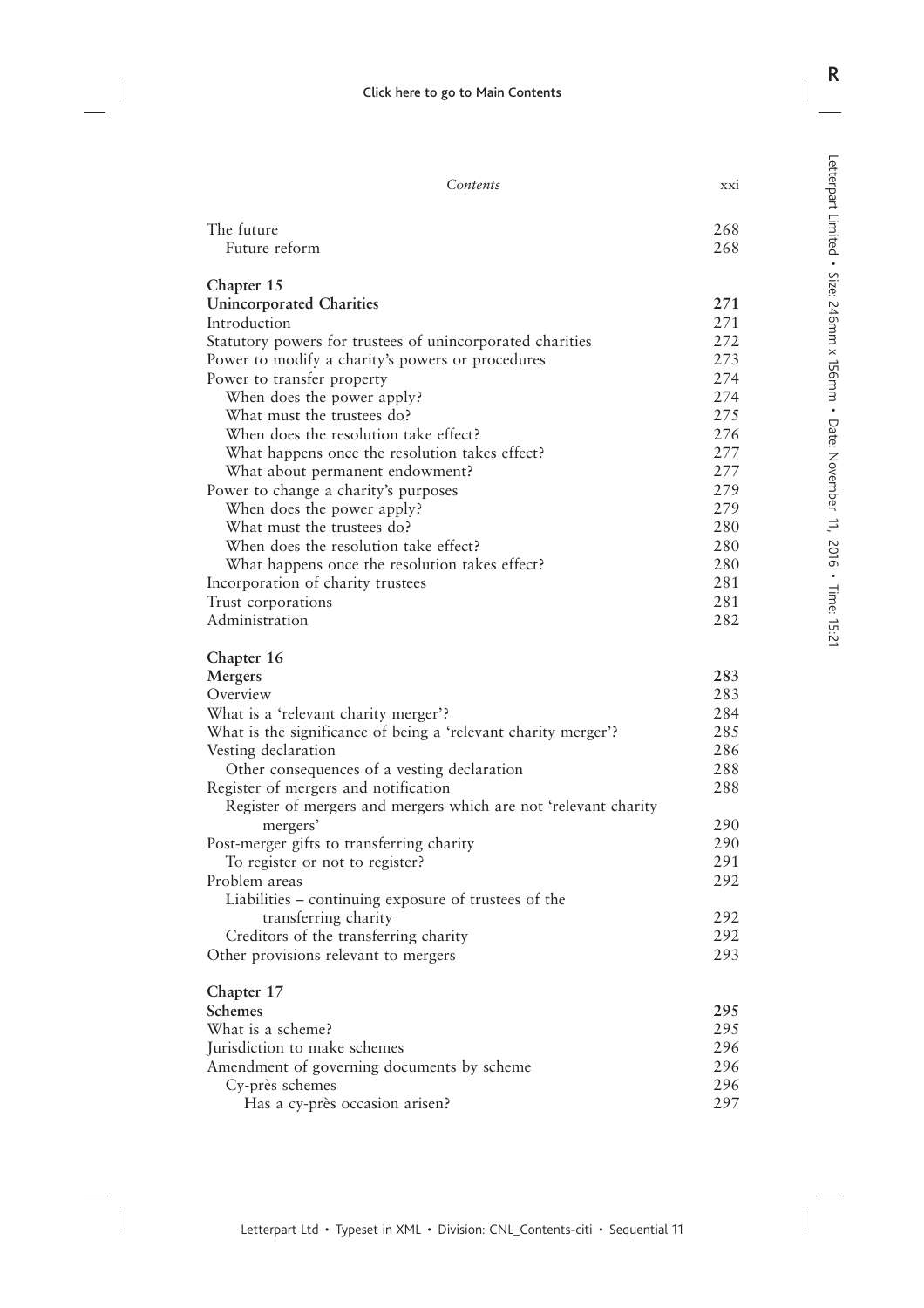| Examples of cy-près occasions                                        | 299 |
|----------------------------------------------------------------------|-----|
| The terms of the scheme                                              | 300 |
| Examples of cy-près schemes                                          | 301 |
| Administrative schemes                                               | 301 |
| Changes to the objects                                               | 302 |
| Cy-près – other issues                                               | 302 |
| Income                                                               | 302 |
| Failed gifts to charity                                              | 303 |
| Reform                                                               | 303 |
| Restrictions on the Commission's jurisdiction                        | 303 |
| Failed charity appeals                                               | 304 |
| Surplus funds                                                        | 305 |
| Failure to reach an appeal target                                    | 305 |
| Donor presumed unidentifiable                                        | 305 |
| Rights to reclaim donations                                          | 306 |
| Alternative mechanism $- s 65$                                       | 306 |
| Reform                                                               | 307 |
| Applying for a scheme                                                | 307 |
| Publicity                                                            | 309 |
| Notice to trustees                                                   | 309 |
| Wider publicity                                                      | 310 |
| Appeals                                                              | 311 |
| Other scheme-making powers                                           | 311 |
| Chapter 18                                                           |     |
| Control of Fundraising: General                                      | 313 |
| Introduction                                                         | 313 |
| Regulation of fundraising                                            | 314 |
| Background                                                           | 314 |
| Statutory powers                                                     | 315 |
| 'Self-regulation' of fundraising                                     | 316 |
| The Code of Fundraising Practice                                     | 317 |
| Fundraising standards information                                    | 317 |
| Public Charitable Collections                                        | 317 |
| Miscellaneous controls                                               | 318 |
| Right of charitable institutions to prevent unauthorised fundraising | 318 |
| Representations regarding status                                     | 319 |
| Chapter 19                                                           |     |
| Control of Fundraising: Professional Fundraisers                     | 321 |
| General background                                                   | 321 |
| Background to the 1992 Act                                           | 321 |
| Codes of practice and guidance                                       | 322 |
| When does Part II of the 1992 Act apply?                             | 323 |
| What is a charitable institution?                                    | 323 |

What is a charitable institution?<br>Benevolent 324 Benevolent 324<br>Philanthropic 324

Philanthropic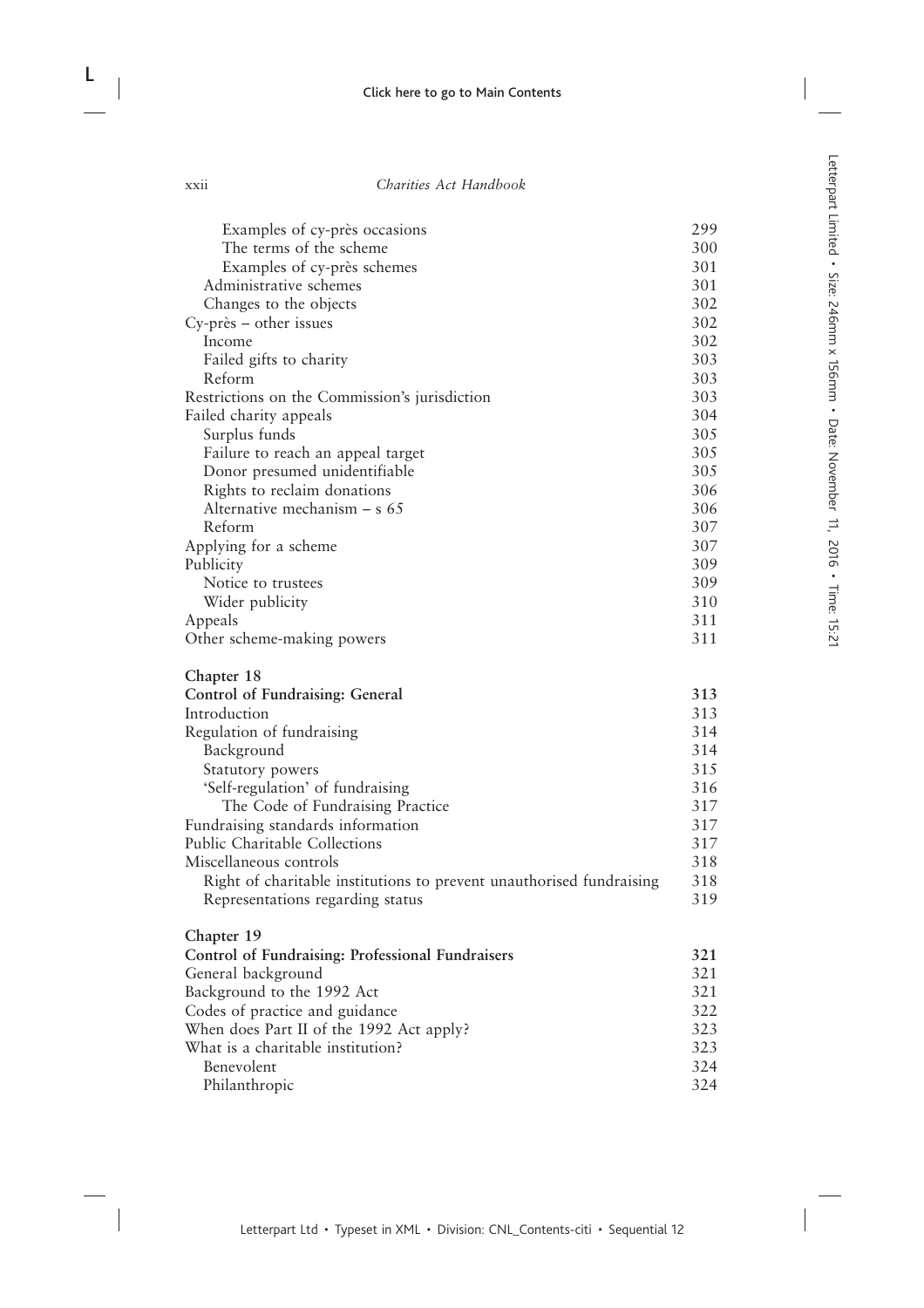| .<br><b>XX111</b> |
|-------------------|
|                   |
|                   |

| What is a professional fundraiser?                                         | 325        |
|----------------------------------------------------------------------------|------------|
| Test one                                                                   | 325        |
| Test two                                                                   | 325        |
| 'Solicits'                                                                 | 326        |
| 'For reward'                                                               | 326        |
| Exemptions from the definition of professional fundraiser                  | 327        |
| Exemption for charitable institutions                                      | 327        |
| Exemption for companies connected with a charitable institution            | 327        |
| Exemption for people paid below certain levels                             | 328        |
| Exemption for collectors                                                   | 329        |
| Exemption for appeals by celebrities                                       | 329        |
| Applying the test in practice                                              | 329        |
| Grey areas                                                                 | 330        |
| Secondees                                                                  | 330        |
| Telephone fundraising agencies                                             | 330        |
| Facilitating donations                                                     | 331        |
| Add-on services                                                            | 331        |
| What are the consequences of being a professional fundraiser?              | 331        |
| Section 59 agreement                                                       | 332        |
| Minimum requirements                                                       | 332        |
| Recommended additional safeguards                                          | 334        |
| Failure to comply with s 59                                                | 334        |
| Section 60 statement                                                       | 335        |
| How detailed does the statement need to be?                                | 335        |
| Cabinet Office guidance on wording of solicitation statements              | 336<br>336 |
| Estimated amounts                                                          | 336        |
| What is the 'appeal'?                                                      | 337        |
| When and where should the statement be made?                               |            |
| Transmission of money and other property by the<br>professional fundraiser | 337        |
| Statements by other persons                                                | 338        |
| Failure to comply with s 60                                                | 339        |
| The right to cancel/refund                                                 | 339        |
| Payments made in response to radio or TV appeals $- s 61(1)$               | 339        |
| Donations as a result of verbal solicitations – $s$ 61(2)                  | 340        |
| How must a donor notify his wish for a refund/cancellation?                | 340        |
| How much refund?                                                           | 340        |
| Charity reporting requirement in relation to professional fundraisers      | 340        |
| Offences and enforcement                                                   | 340        |
| Scotland                                                                   | 341        |
| Scottish Guidance                                                          | 342        |
| Northern Ireland                                                           | 342        |
| Chapter 20                                                                 |            |
| <b>Control of Fundraising: Commercial Participators</b>                    | 343        |
| Introduction                                                               | 343        |
| Background to the 1992 Act                                                 | 343        |
| Guidance on the 1992 Act                                                   | 344        |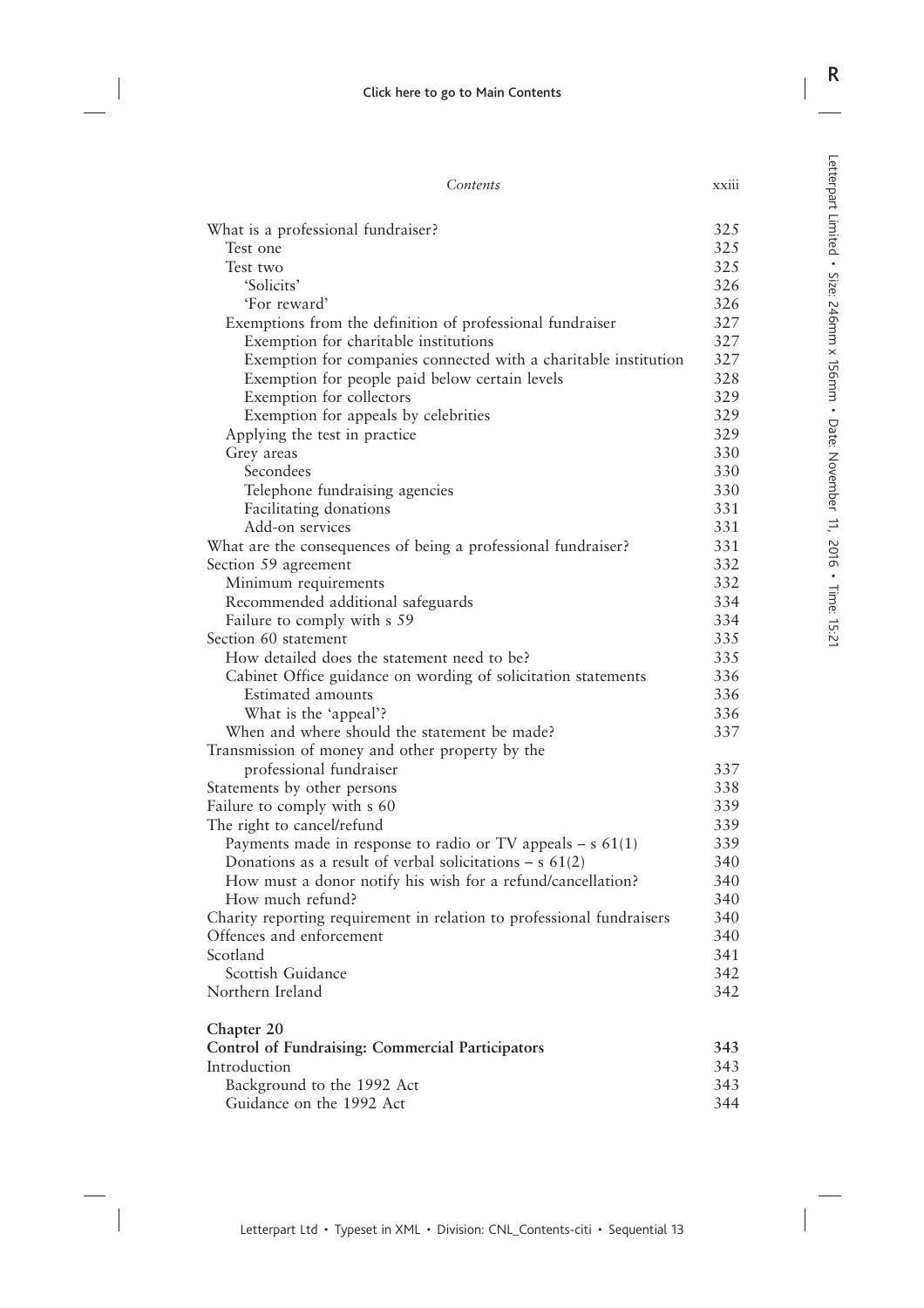| What is a commercial participator?                               | 344 |
|------------------------------------------------------------------|-----|
| Exemptions from the definition of commercial participator        | 346 |
| Companies controlled by charitable institutions                  | 346 |
| Other exemptions                                                 | 347 |
| Examples of commercial participators                             | 347 |
| Broadcast appeals                                                | 347 |
| Facilitating donations - online platforms                        | 348 |
| Producer/retailer distinction                                    | 348 |
| Christmas cards                                                  | 349 |
| Use of a charitable institution's logo                           | 349 |
| Charity of the year arrangements and similar                     | 349 |
| Affinity cards                                                   | 350 |
| Other examples of commercial participators                       | 350 |
| What are the consequences of being a commercial participator?    | 350 |
| Section 59 agreements                                            | 351 |
| Minimum legal requirements                                       | 351 |
| Recommended additional safeguards                                | 353 |
| Tax and VAT treatment of commercial participator agreements      | 354 |
| Consequences of failure to comply with s 59                      | 354 |
| Section 60 statements                                            | 354 |
| What is the 'notifiable amount'?                                 | 355 |
| Trading subsidiaries                                             | 356 |
| Examples of a $s$ 60(3) statement                                | 357 |
| In a shop                                                        | 357 |
| A statement made on radio or TV                                  | 357 |
| Telephone sales                                                  | 357 |
| A statement regarding more than one charitable institution       | 358 |
| A statement with varying notifiable amounts                      | 358 |
| Criminal sanctions for breach of s 60                            | 358 |
| Further requirements under the 1994 Regulations and the 2011 Act | 359 |
| Quasi-commercial participators                                   | 359 |
| Section 75                                                       | 360 |
| Enforcement                                                      | 361 |
| Scotland                                                         | 362 |
| Northern Ireland                                                 | 362 |
| The future – Lord Hodgson's review                               | 362 |
| Chapter 21                                                       |     |
| <b>Charity Accounts</b>                                          | 365 |
| Introduction                                                     | 365 |
| Definitions                                                      | 367 |
| Accounting records                                               | 367 |
| Charities other than charitable companies and exempt charities   | 367 |
| Charitable companies                                             | 368 |
| Exempt charities                                                 | 368 |
| Group charities                                                  | 368 |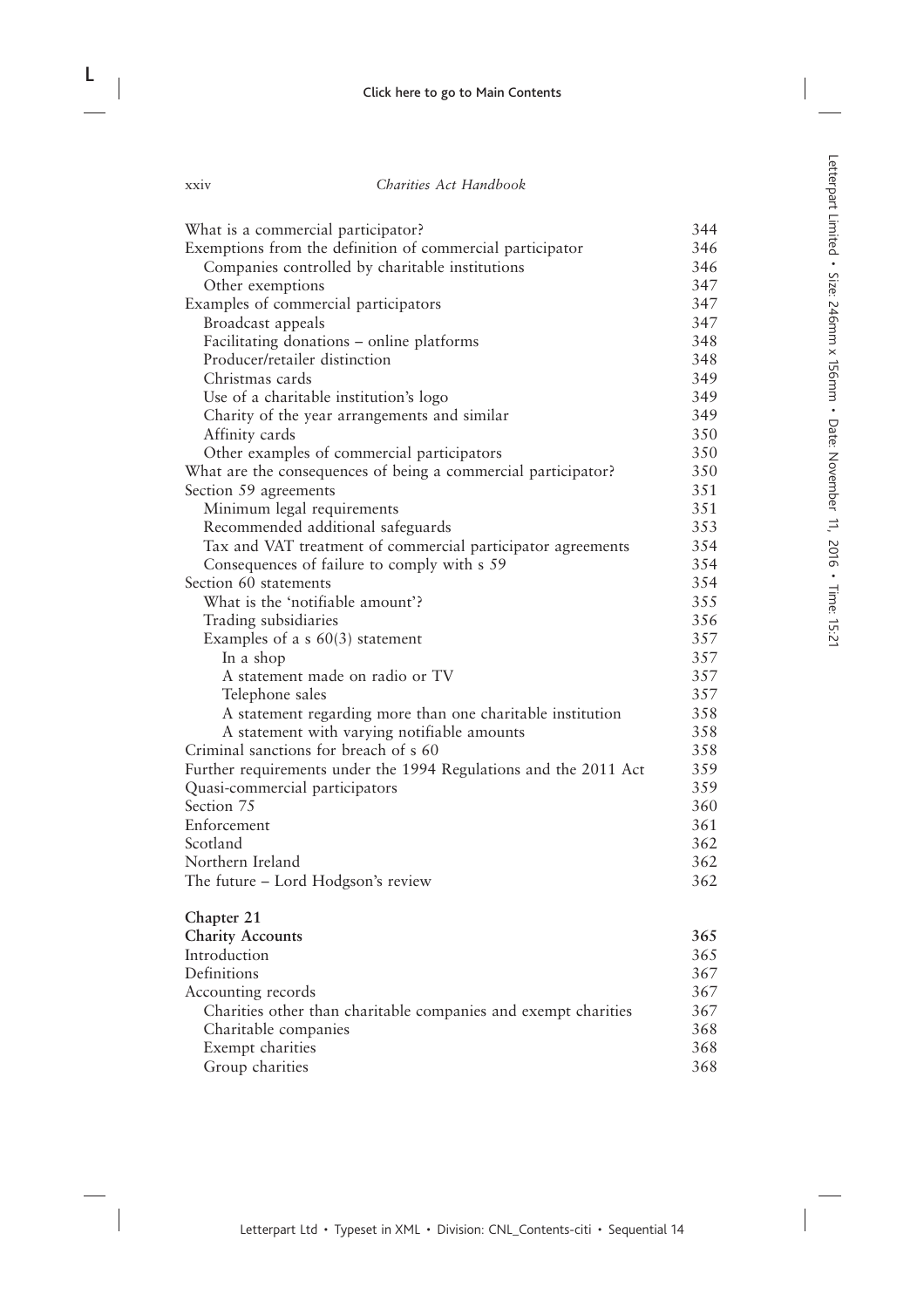| Contents | XXV |
|----------|-----|
|          |     |

| Preparation of annual accounts                                                     | 368 |
|------------------------------------------------------------------------------------|-----|
| Charities other than charitable companies and exempt charities                     | 368 |
| Accruals accounts                                                                  | 368 |
| Receipts and payments accounts                                                     | 369 |
| Charitable companies                                                               | 369 |
| Exempt charities                                                                   | 369 |
| Preservation of accounts                                                           | 370 |
| Audit and independent examination of accounts                                      | 370 |
| Audit under s 144                                                                  | 370 |
| Independent examination under s 145                                                | 371 |
| Dispensation by the Commission                                                     | 372 |
| Charitable companies                                                               | 373 |
| NHS charities                                                                      | 373 |
| Exempt, excepted and unregistered charities                                        | 373 |
| Constitutional requirement                                                         | 374 |
| Commission's power to order audit                                                  | 374 |
| Rights and duties of auditors and independent examiners                            | 374 |
| Liability of auditors and examiners                                                | 376 |
| Filing with the Charity Commission                                                 | 376 |
| Trustees' annual report                                                            | 376 |
| Content of annual report                                                           | 376 |
| Filing the annual report with the Commission                                       | 377 |
| Filing accounts with the annual report                                             | 378 |
| Exempt, unregistered and excepted charities                                        | 378 |
| Preservation of the annual report                                                  | 379 |
| Annual return                                                                      | 379 |
| Public access to annual report and accounts                                        | 380 |
| Offences and sanctions                                                             | 380 |
| Group accounts                                                                     | 381 |
| Definitions                                                                        | 382 |
| Who is obliged to prepare group accounts?                                          | 382 |
|                                                                                    | 383 |
| What are group accounts?<br>Audit and examination of group accounts                | 383 |
| Duties of auditors/examiners of group accounts                                     | 385 |
| Annual reports                                                                     | 385 |
|                                                                                    | 386 |
| Accounting records                                                                 | 386 |
| Preservation of group accounts<br>Public inspection of annual reports and accounts | 386 |
|                                                                                    |     |
| Offences                                                                           | 386 |
| Chapter 22                                                                         |     |
| Miscellaneous                                                                      | 389 |
| Introduction                                                                       | 389 |
| The official custodian for charities                                               | 389 |
| Reverter of Sites Act 1987                                                         | 389 |
| Local charities                                                                    | 390 |
| Supplementary provisions of the 2011 Act                                           | 390 |
|                                                                                    |     |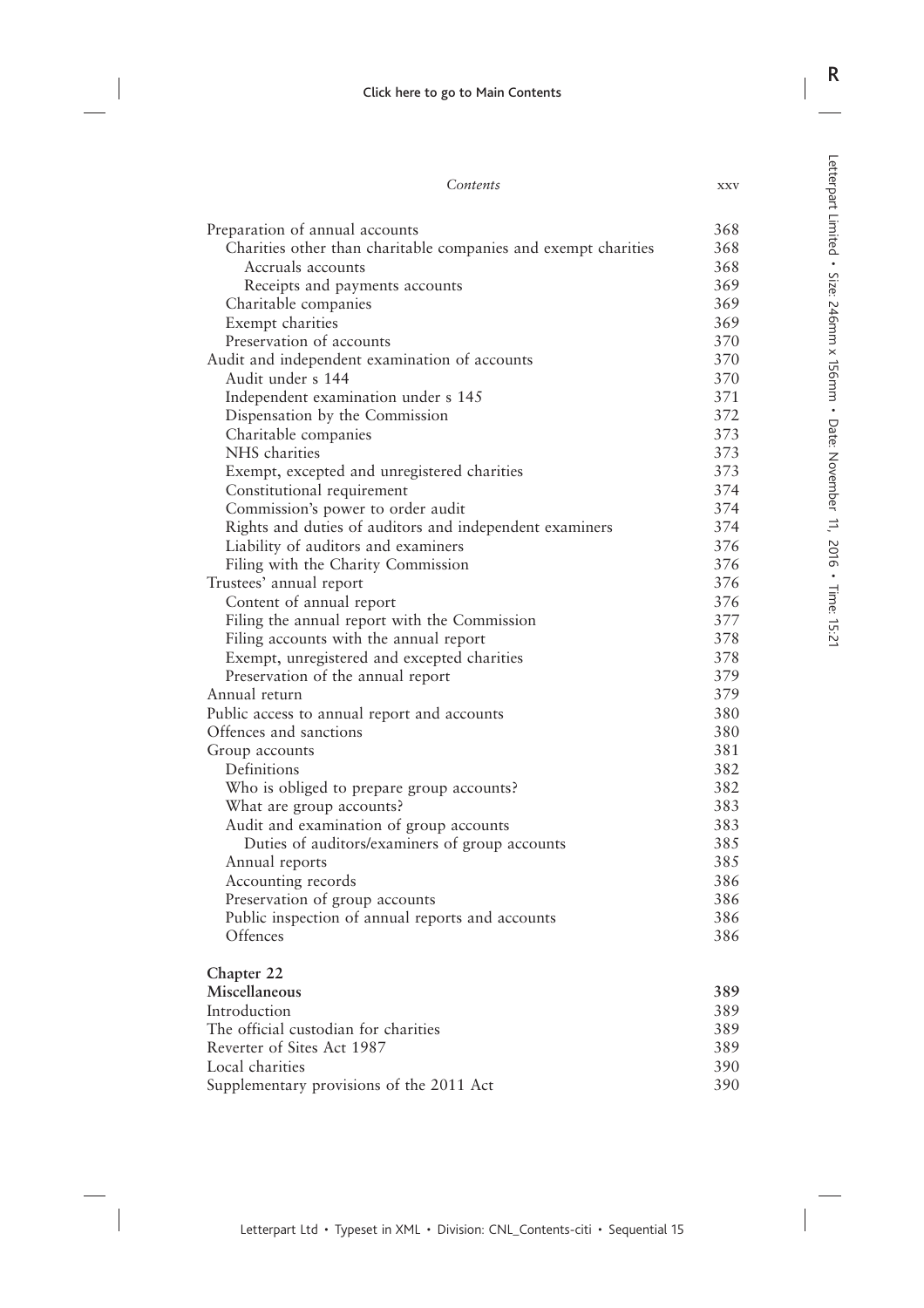| Financial assistance to charitable, benevolent or                   |     |
|---------------------------------------------------------------------|-----|
| philanthropic institutions                                          | 391 |
| Chapter 23                                                          |     |
| Scotland and Northern Ireland                                       | 393 |
| Introduction                                                        | 393 |
| Scotland                                                            | 393 |
| The application of the Charities Act 2011                           | 393 |
| Scottish regulation                                                 | 394 |
| English and Welsh charities                                         | 395 |
| The implications of registration in Scotland                        | 395 |
| Reporting                                                           | 395 |
| Publicity                                                           | 396 |
| Consents                                                            | 396 |
| Remuneration of trustees and conflicts of interest                  | 396 |
| Fundraising in Scotland                                             | 396 |
| Northern Ireland                                                    | 397 |
| The application of the Charities Act 2011                           | 397 |
| Northern Ireland regulation                                         | 397 |
| English and Welsh charities                                         | 398 |
| Fundraising in Northern Ireland                                     | 399 |
| Appendix 1                                                          |     |
| <b>Charities Act 2011</b>                                           | 401 |
| Appendix 2                                                          |     |
| <b>Charities Act 2006</b>                                           | 649 |
|                                                                     |     |
| Appendix 3                                                          |     |
| Charities (Protection and Social Investment) Act 2016               | 679 |
| Appendix 4                                                          |     |
| Charities Act 1992                                                  | 701 |
|                                                                     |     |
| Appendix 5                                                          |     |
| Charitable Incorporated Organisations (General) Regulations 2012,   |     |
| SI 2012/3012                                                        | 719 |
| Appendix 6                                                          |     |
| Charitable Incorporated Organisations (Insolvency and Dissolutions) |     |
| Regulations 2012, SI 2012/2013                                      | 755 |
|                                                                     |     |
| Appendix 7                                                          |     |
| Charities Act 2011, ss 29–38 and 310                                | 789 |
| Appendix 8                                                          |     |
| Charities (Misleading Names) Regulations 1992, SI 1992/1901         | 793 |